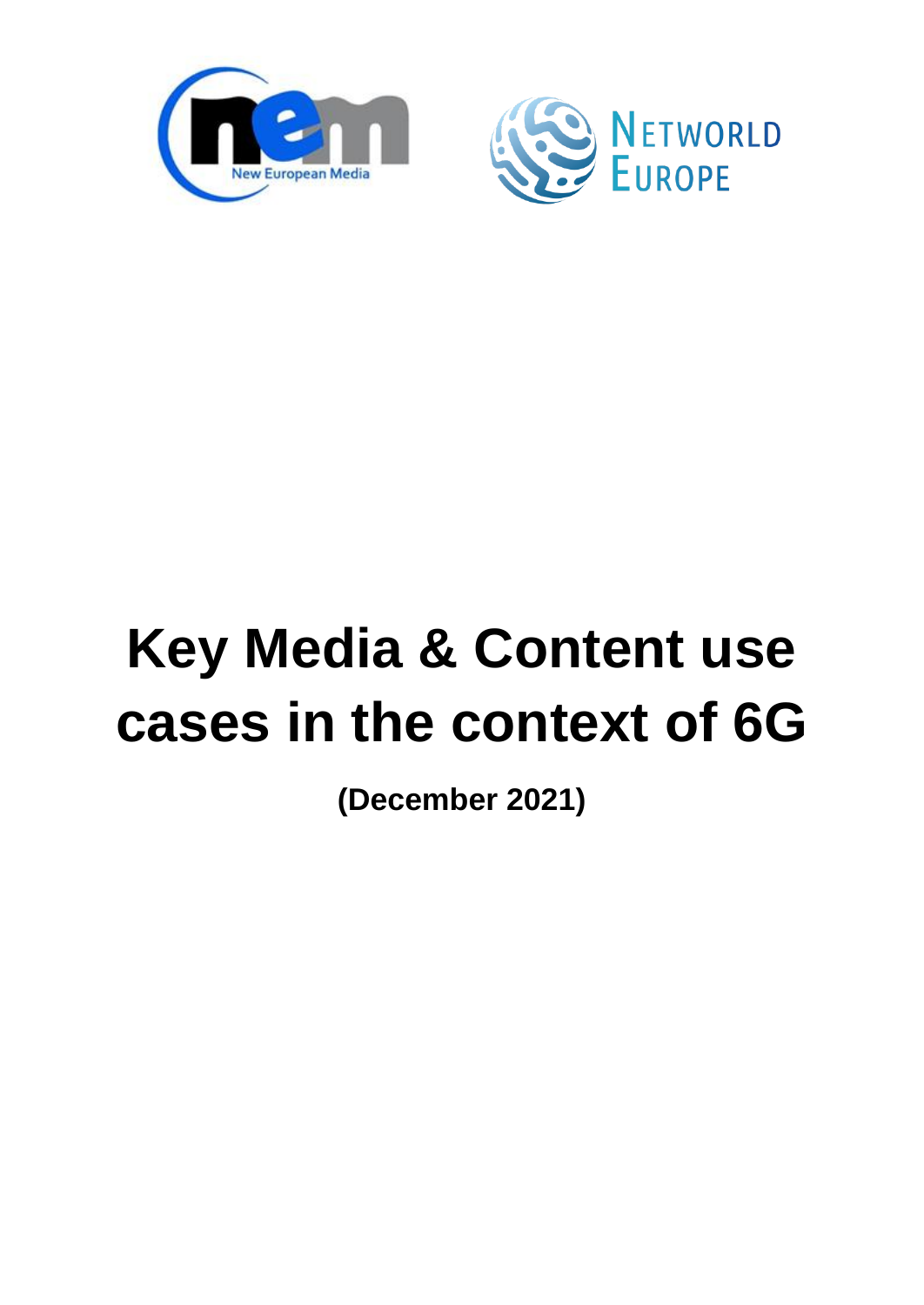## <span id="page-1-0"></span>Executive summary

This document is the outcome of a joint effort between two European Technology Platforms, i.e., New European Media (NEM) and NetworldEurope. Such a result has been obtained by pulling together expertise from the media sector, which led to the definition of application requirements, and from the network domain, which supported the definition of future 6G technical requirements.

Eight use cases have been identified, covering most of the main Media&Content scenarios from production to consumption, as well as referring to new unforeseen media applications, in which Metavers is a very recent example.

From these eight use cases, twelve *network requirements* were derived and identified as instrumental to provide an enhanced user-experience compared to current standards. Such requirements are: extreme high bandwidth, low latency, Non-Public-Networks (NPN) capabilities, configurability, automation high power edge computing, fast handover capabilities, low jitter, reliability, security, multiple access and infrastructure.

This document also provides six *application requirements* such as: network-aware media, "New" media, AI-based media provisioning and orchestration, distributed, decentralized in cloud/edge architecture/infrastructure, synchronization, energy-efficient media applications/software.

The two main objectives of this document are: i) to identify requirements that are not covered well enough by the Smart Network and Services phase 1 work program and propose them as targets for the next phases; ii) to push research topics proposals to the Next Generation Internet work program 2023-2024.

The Conclusions and recommendations section proposes to address a number of research areas which are not sufficiently taken into account in the work program 2021-2022.



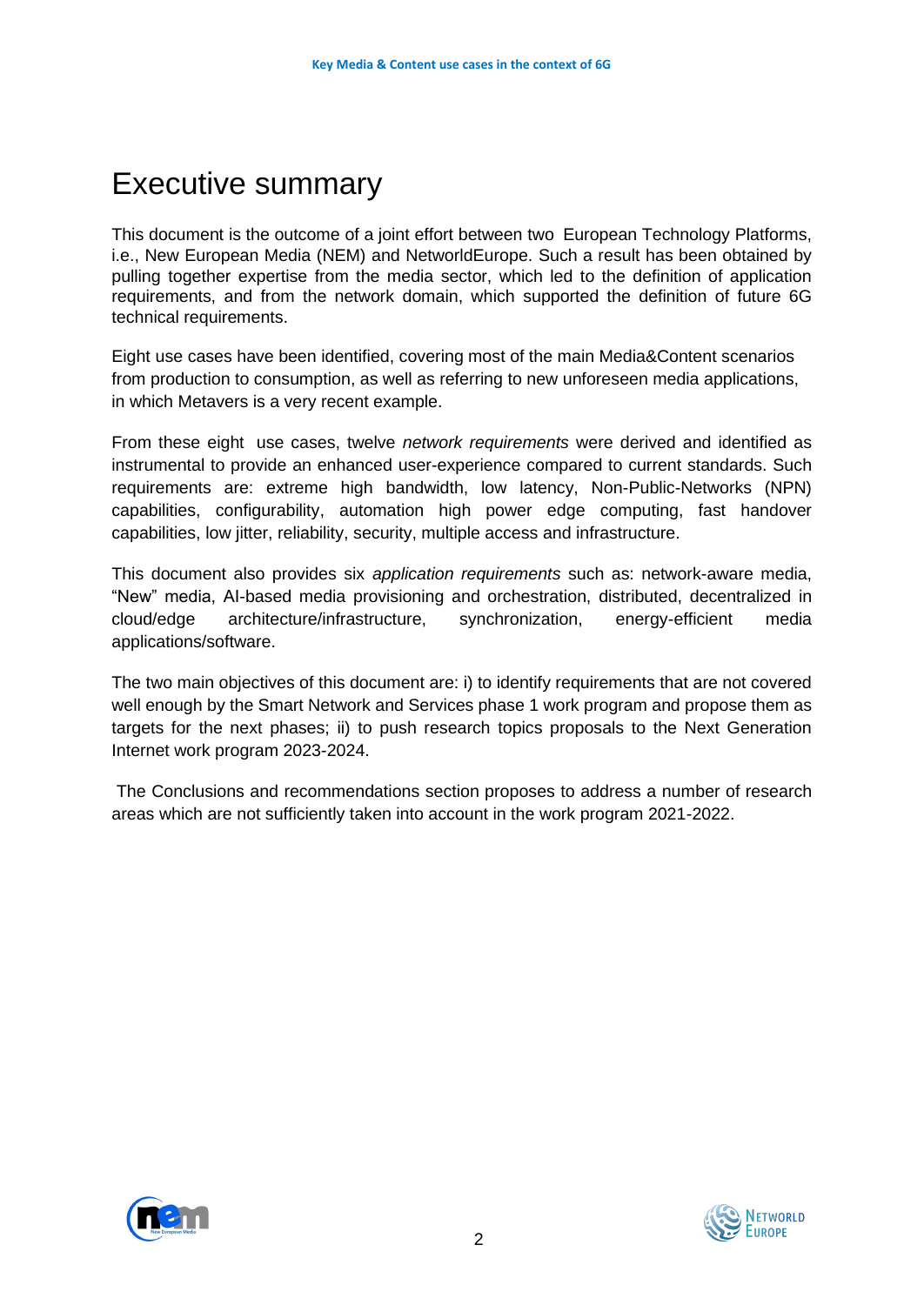## <span id="page-2-0"></span>**Table of Content**

| <b>Executive summary</b>                                        | $\overline{2}$ |
|-----------------------------------------------------------------|----------------|
| <b>Table of Content</b>                                         | 3              |
| <b>Abbreviations</b>                                            | 5              |
| Contributors                                                    | 7              |
| 1. Context                                                      | 8              |
| 2. Use cases                                                    | 9              |
| 2.1. Use case 1: Professional Content Production                | 9              |
| 2.1.1. Description                                              | 9              |
| 2.1.2. Technical requirements                                   | 9              |
| 2.1.3. Stakeholders                                             | 10             |
| 2.1.4. Vertical projections                                     | 11             |
| 2.2. Use case 2: Holoconferencing and Social XR                 | 11             |
| 2.2.1. Description                                              | 11             |
| 2.2.2. Technical requirements                                   | 11             |
| 2.2.3. Stakeholders                                             | 12             |
| 2.2.4. Vertical projections                                     | 12             |
| 2.3. Use case 3: Multi-source media time synchronization        | 12             |
| 2.3.1. Description                                              | 12             |
| 2.3.2. Technical requirements                                   | 13             |
| 2.3.3. Stakeholders                                             | 14             |
| 2.3.4. Vertical projections                                     | 14             |
| 2.4. Use case 4: Ad-hoc local production                        | 14             |
| 2.4.1. Description                                              | 14             |
| 2.4.2. Technical requirements                                   | 14             |
| 2.4.3. Stakeholders                                             | 15             |
| 2.4.4. Vertical projections                                     | 15             |
| 2.5. Use case 5: Network Assisted Bonding Video Uplink Delivery | 15             |
| 2.5.1. Description                                              | 15             |
| 2.5.2. Technical requirements                                   | 15             |
| 2.5.3. Stakeholders                                             | 16             |
| 2.5.4. Vertical projections                                     | 16             |
| 2.6. Use case 6: Immersive telecontrol                          | 16             |
| 2.6.1. Description                                              | 16             |
| 2.6.2. Technical requirements                                   | 17             |



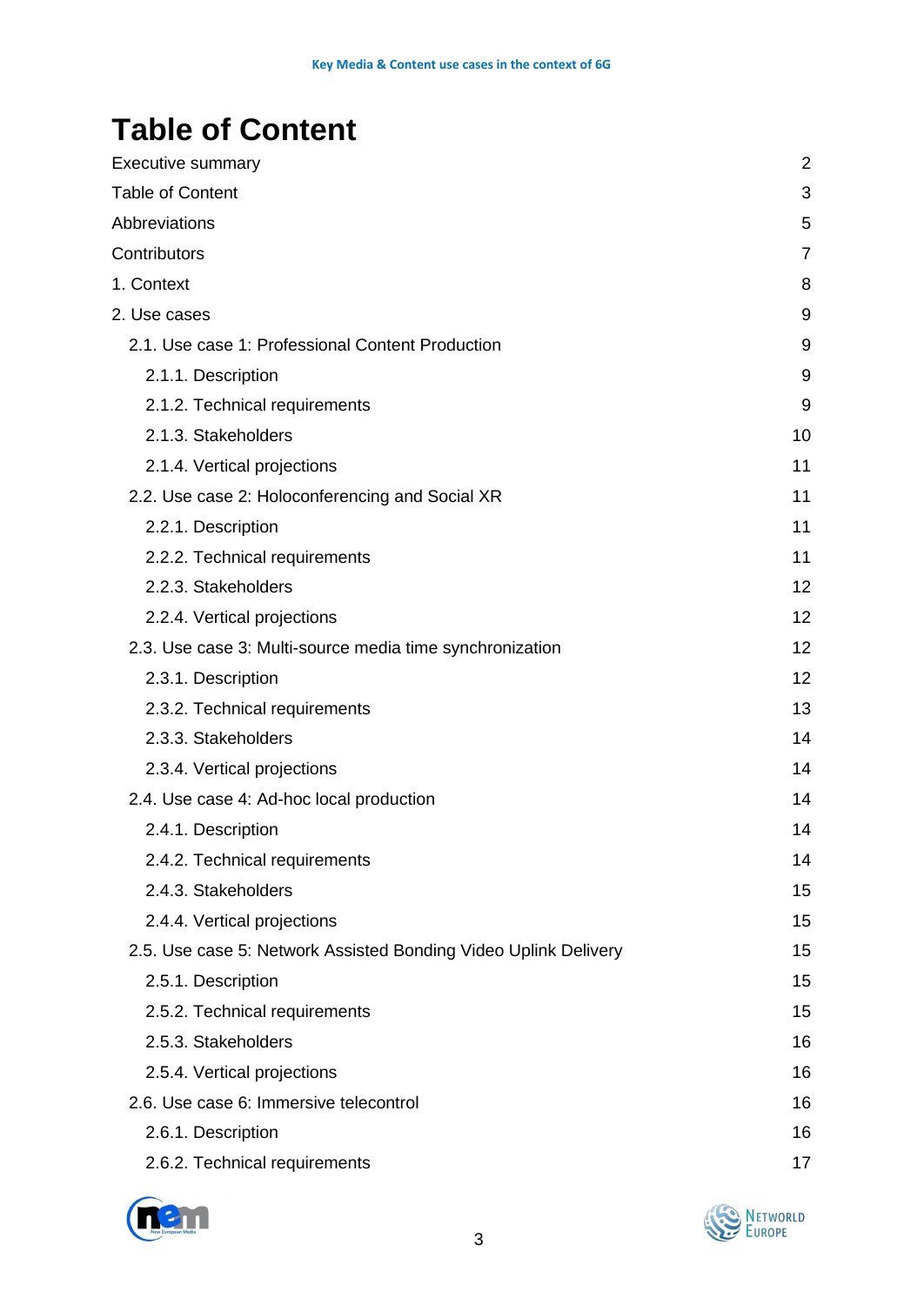| 2.6.3. Stakeholders                                                        | 17 |
|----------------------------------------------------------------------------|----|
| 2.6.4. Vertical projections                                                | 17 |
| 2.7. Use case 7: Content storage optimised management                      | 18 |
| 2.7.1. Description                                                         | 18 |
| 2.7.2. Technical requirements                                              | 18 |
| 2.7.3. Stakeholders                                                        | 19 |
| 2.7.4. Vertical projections                                                | 19 |
| 2.8. Use case 8: CDN orchestration                                         | 19 |
| 2.8.1. Description                                                         | 19 |
| 2.8.2. Technical requirements                                              | 20 |
| 2.8.3. Stakeholders                                                        | 20 |
| 2.8.4. Vertical projections                                                | 20 |
| 3.1 Network requirements                                                   | 21 |
| 3.1.1 Extreme high bandwidth                                               | 21 |
| 3.1.2 Low latency                                                          | 21 |
| 3.1.3 NPN capabilities                                                     | 21 |
| 3.1.4 Configurability                                                      | 21 |
| 3.1.5 High power edge computing                                            | 22 |
| 3.1.7 Low jitter                                                           | 22 |
| 3.1.8 Reliability                                                          | 22 |
| 3.1.9 Security                                                             | 23 |
| 3.1.10 Multiple access                                                     | 23 |
| 3.1.11 Infrastructure                                                      | 23 |
| 3.1.12 Automation                                                          | 23 |
| 3.1.13 Sustainable ICT and CO2 Footprint                                   | 24 |
| 3.1.14 Coexistence and Interaction between different technologies          | 24 |
| 3.2 Application requirements                                               | 24 |
| 3.2.1 Network-aware media applications                                     | 24 |
| 3.2.2 "New" media applications                                             | 24 |
| 3.2.3 Al-based media applications provisioning and orchestration           | 25 |
| 3.2.4 Decentralized, distributed in cloud/edge architecture/infrastructure | 25 |
| 3.2.5 Synchronization                                                      | 25 |
| 3.2.6 Energy-efficient media applications/software                         | 26 |
| 4. SNS KPIs and KVIs mapping with network requirements                     | 26 |
| 5. NGI KPIs mapping with Application requirements                          | 28 |
| 6. Conclusions & recommendations                                           | 30 |
|                                                                            |    |



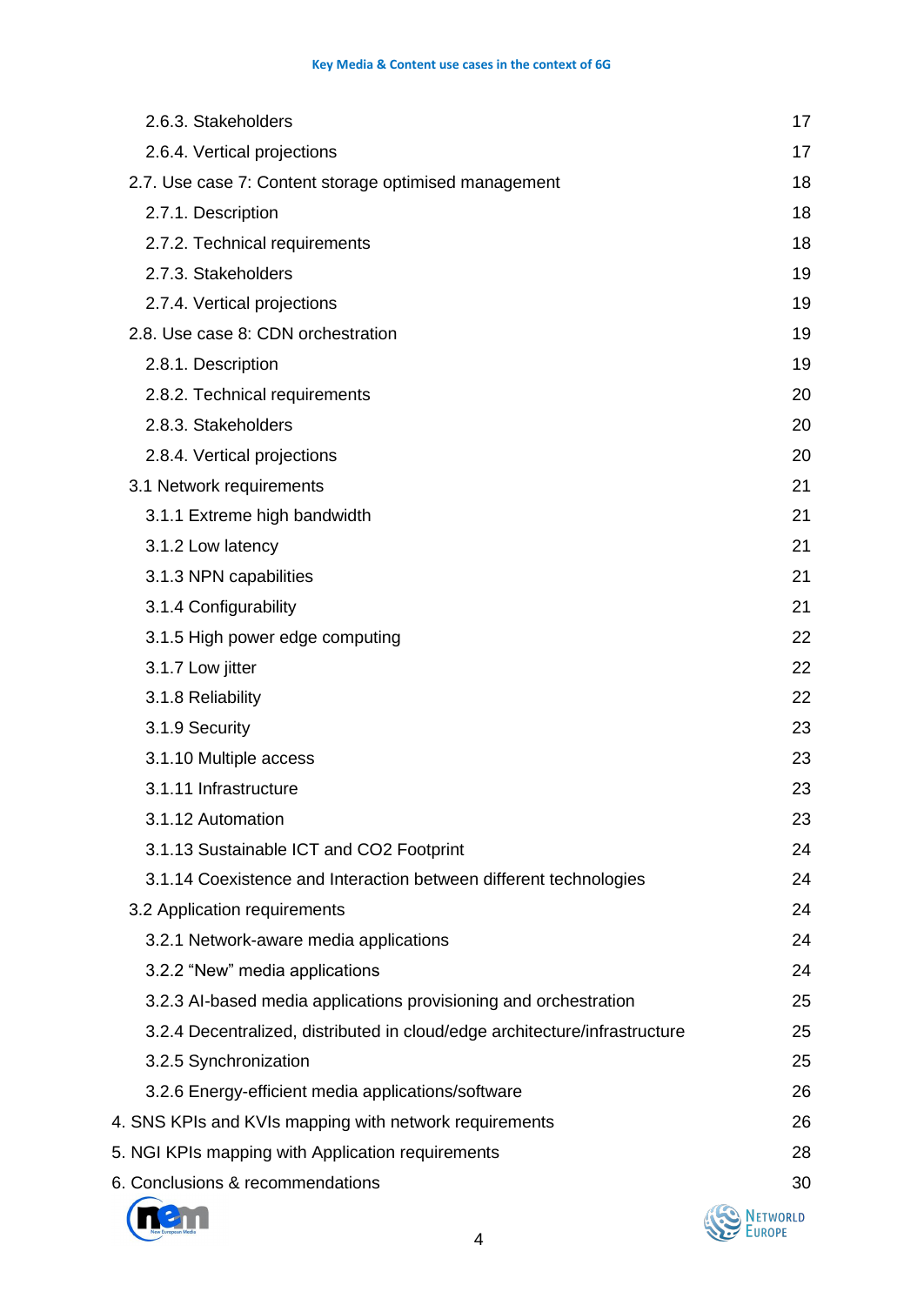## <span id="page-4-0"></span>**Abbreviations**

ABR: Adaptive Bit Rate AI: Artificial Intelligence AMWA: Advanced Media Workflow Association API: Application Protocol Interface APN: Access Point Name AR: Augmented Reality CDN: Content Delivery Network CGI: Computer Generated Imagery CN: Core Network CNF: Containerised Network Function CPE: Customer Premise Equipment DPC: Data Processing Center DTT: Digital Terrestrial Television E2E: End to End EMF: Electro Magnetic Field FVV: Free Viewpoint Video GPS: Global Positioning System GSMA: Group Special Mobile Association HD: High Definition HDR: High Dynamic Range HTTP: HyperText Transfer Protocol HW: HardWare eMBB: enhanced Mobile BroadBand IoT: Internet of Things KPI: Key Performance Indicator MEC: Multi-access Edge Computing MIMO: Multiple Input Multiple Output ML: Machine Learning MPTCP: Multi-Path Transmission Control Protocol MR: Mixed Reality NEM: New European Media Initiative NGI: Next Generation Internet NGN: Next Generation Networks NMOS: Networked Media Open Specifications NPN: Non-Public Networks NTN: Non Terrestrial Networks NTP: Network Time Protocol OB Van: Outside Broadcast Van OTT: Over The Top PLMN: Public Land Mobile Network



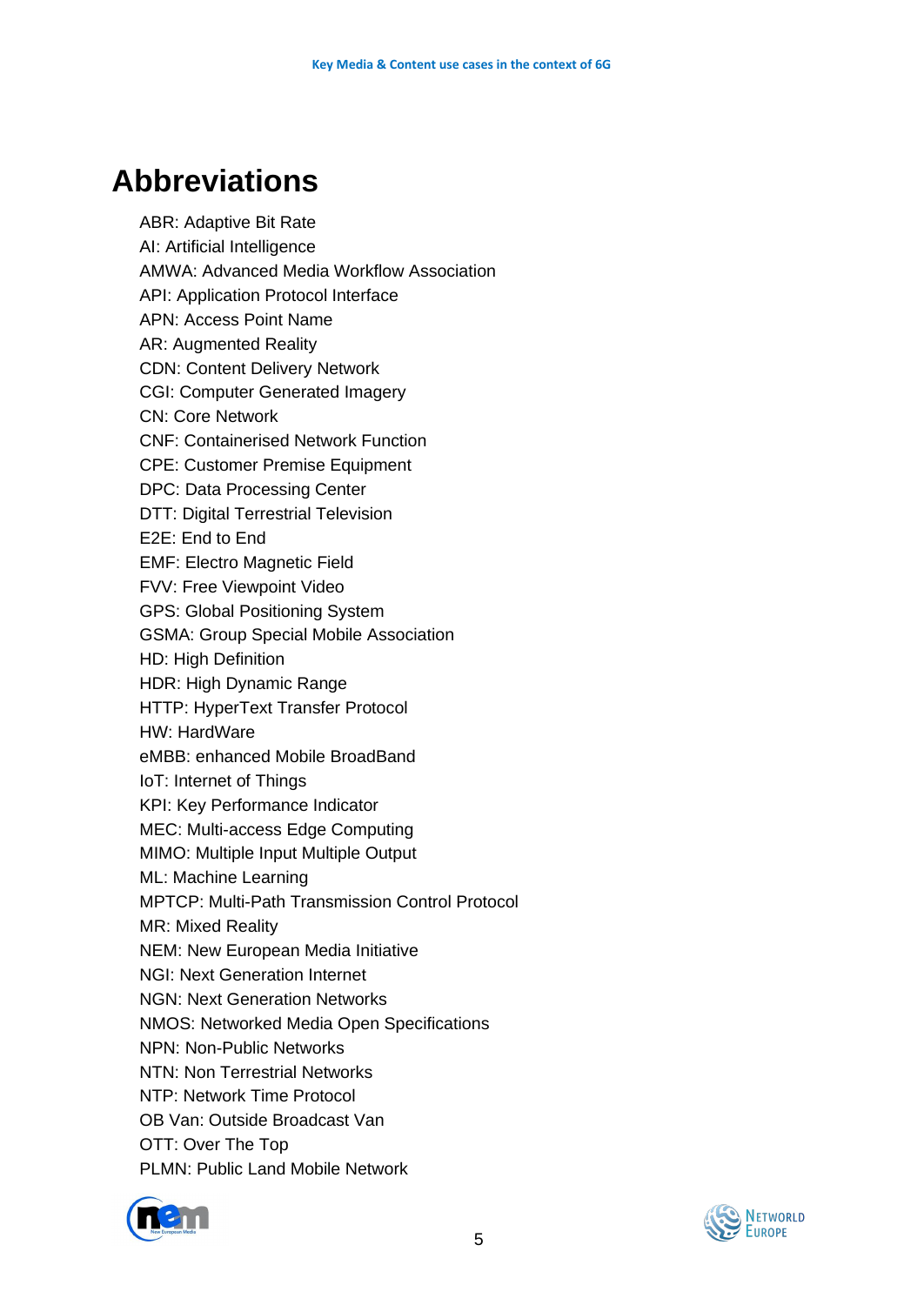PN: Public Network PTP: Point To Point QoE: Quality of Experience QoI: Quality of Interaction QoS: Quality of Service RAN: Radio Access Network RTP: Real Time Protocol SDI: Serial Digital Interface SLA: Service Level Agreement SMPTE: Society of Motion Picture and Television Engineers SNS: Smart Network and Services SW: SoftWare TSN: Time-Sensitive Network UC: Use Case UE: User Equipment UL/DL: Uplink/Downlink UHD: Ultra High Definition URLLC: Ultra Reliable Low Latency Communications VNF: Virtual Network Function VOD: Video On Demand VV: Viewpoint Video VR: Virtual reality WP: Work Program xDSL: x-Digital Subscriber Line XR: X-Reality



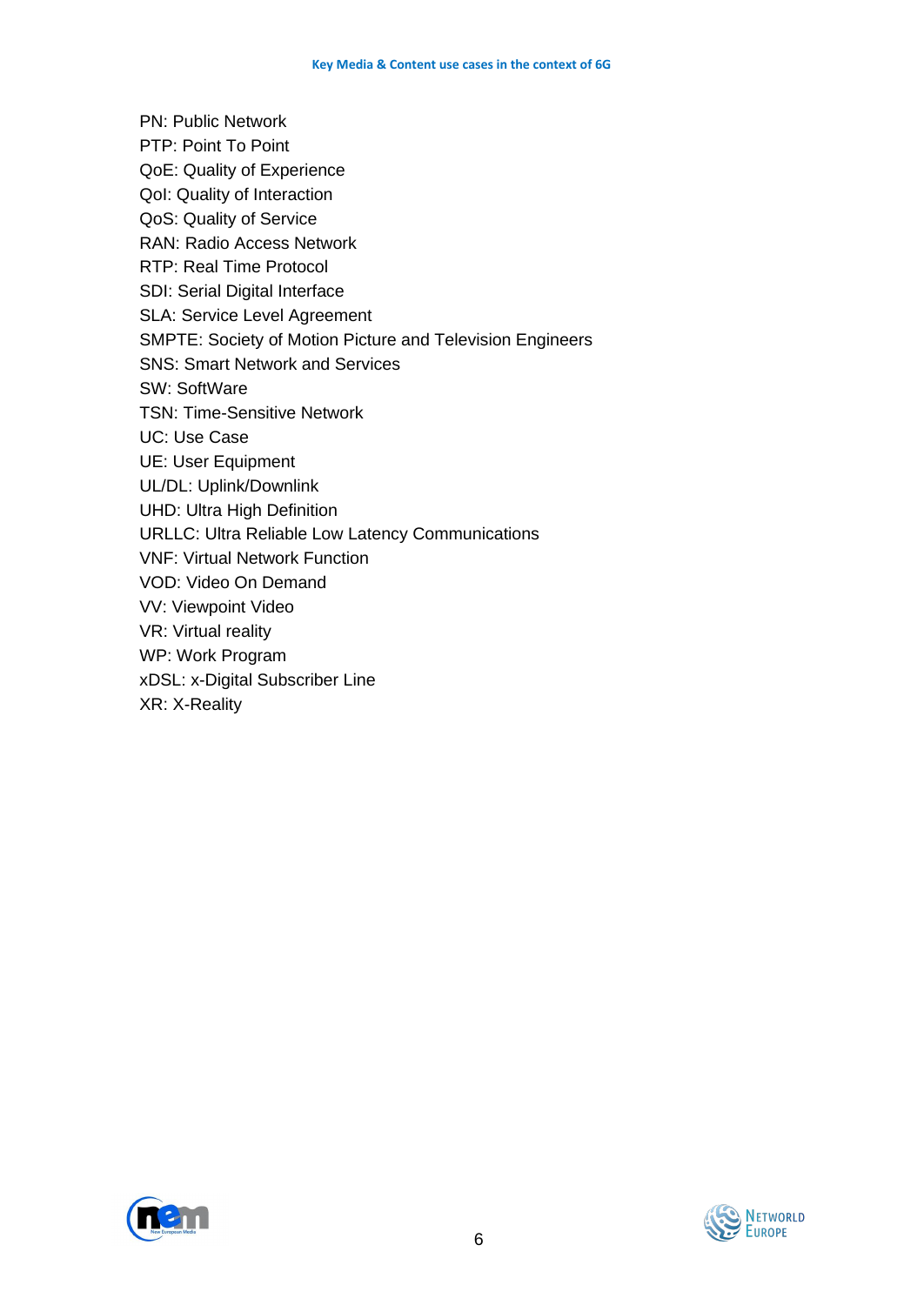## <span id="page-6-0"></span>**Contributors**

| <b>Name</b>                        | Organisation                    |
|------------------------------------|---------------------------------|
| <b>Francesco D'ANDRIA</b>          | <b>ATOS</b>                     |
| <b>Baruch ALTMAN</b>               | LiveU                           |
| Darko RATKAJ                       | <b>EBU</b>                      |
| Maria GUTA                         | <b>ESA</b>                      |
| Sergi FERNANDEZ-LANGA              | <b>I2CAT</b>                    |
| <b>Valerio FRASCOLLA</b>           | Intel                           |
| <b>Josephus VAN SAS</b>            | <b>Nokia</b>                    |
| Pierre-Yves DANET                  | Orange                          |
| Jovanka ADZIC                      | <b>TIM</b>                      |
| <b>Nicolas CHUBERRE</b>            | <b>Thales Alenia Space</b>      |
| Lucia D'ACUNTO                     | <b>TNO Medialab</b>             |
| <b>Abdul Hamid SADKA</b>           | <b>Brunel University London</b> |
| Lorenzo FAVALLI                    | University of Pavia             |
| <b>Jose Manuel MENENDEZ</b>        | <b>UPM</b>                      |
| <b>Felipe GIL-CASTINEIRA</b>       | University of Vigo              |
| <b>Volker HAHN</b>                 | Vsonix                          |
| Yann BEGASSAT                      | <b>Broadpeak</b>                |
| Adrián RODRIGO                     | <b>UPV</b>                      |
| <b>Veronica QUINTUNA RODRIGUEZ</b> | Orange                          |



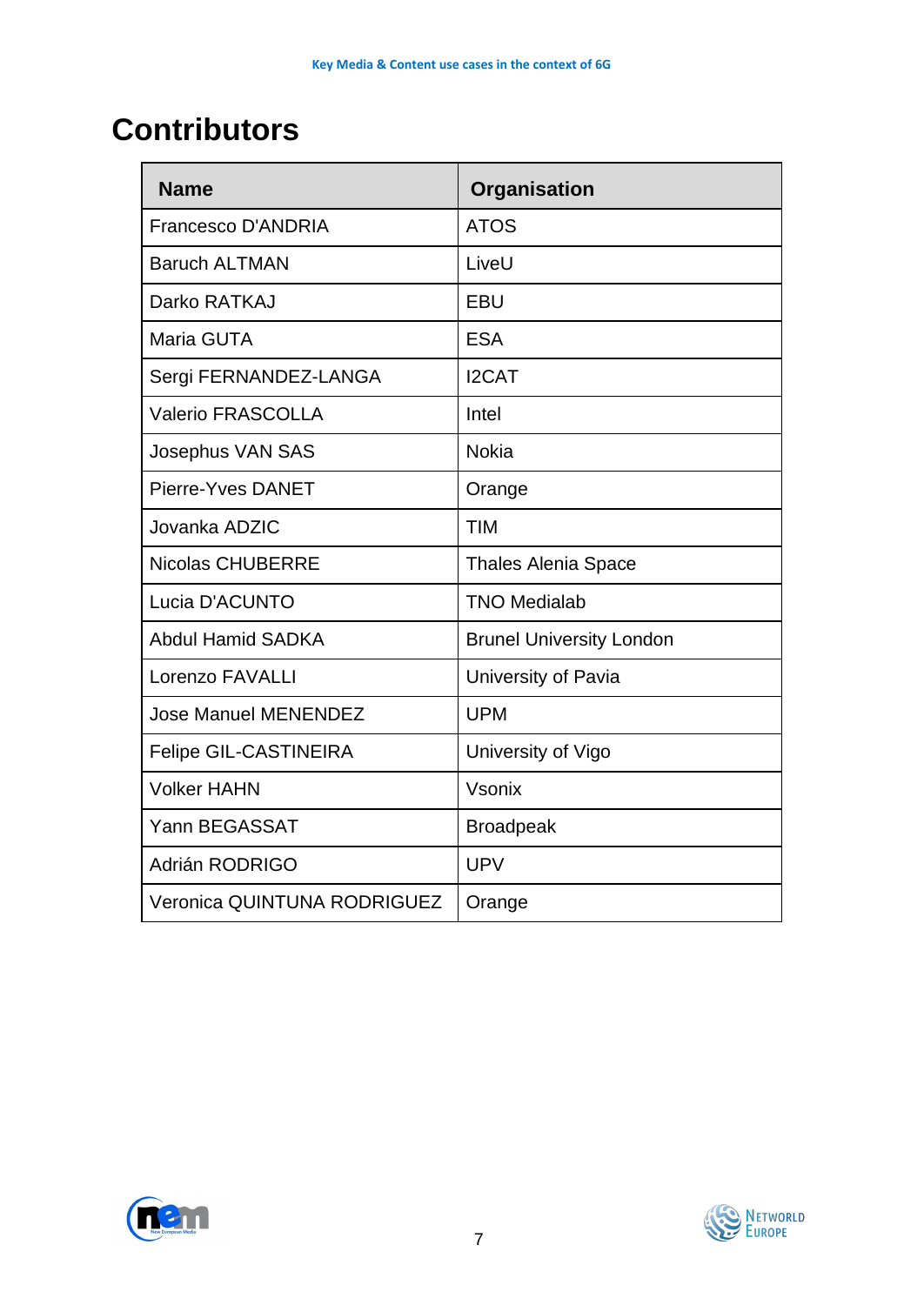## <span id="page-7-0"></span>**1. Context**

The objective of this document is to promote Media & Content technologies and use cases that could take advantage of 6G technologies and capacities. It is also a way to influence the forthcoming 6G system design with specific requirements that are mandatory to achieve these innovations.

The recent announcement of the Metavers vision, I.e., a fully immersed world of connected people and machines, is just one futuristic example where extreme media communications and other technologies meet. This document takes this into account such innovation in the context of 6G.

The methodology used started from use case description and technical requirements identification, then the list of technical challenges has been developed and finally compared with the ongoing WP 2021-2022.

The European Commission is beginning to work on the definition of the next work program 2023-2024, this document can be considered as an input to contribute to the definition of research topics for the Smart Network & Services partnership regarding the network technical challenges and for the Next Generation Internet (NGI) (Cluster 4) regarding the Media & Content technical challenges.



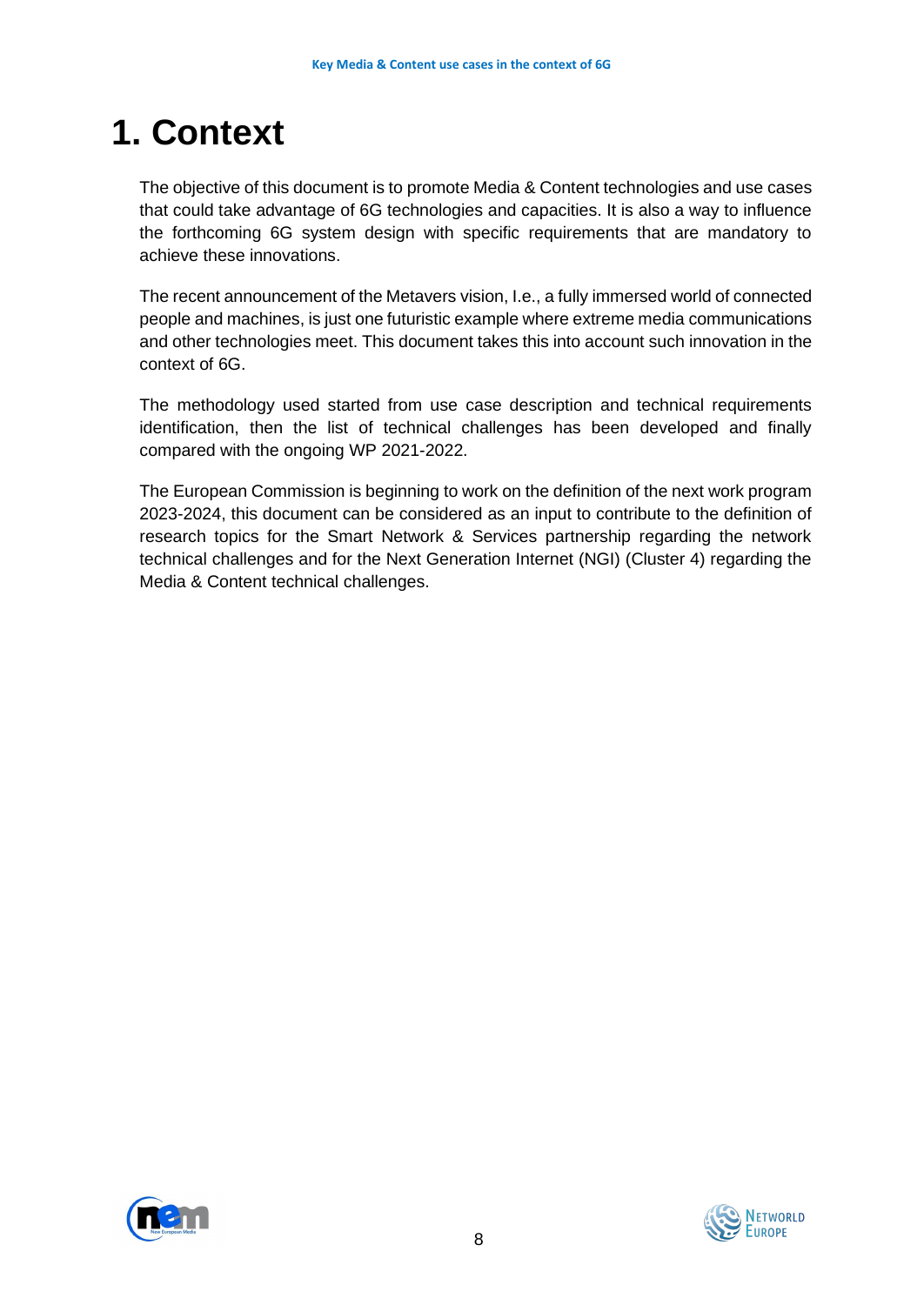## <span id="page-8-0"></span>**2. Use cases**

This section describes a number of key use cases that could take advantage of the planned 6G network capacities.

Use cases below can be projected in several verticals as explained in the previous section

The eight use cases taken into consideration in this document, which are going to be detailed below, can be projected in several verticals, such as:

- Health: remote surgery, remote consultation, etc.
- Education: remote teaching
- Mobility: video sensing, object detection and tracking, IoT sensing, etc.
- Entertainment: TV, media, gaming, etc.
- Industry: collaborative design, digital twins, IoT sensor-based robotisation, etc.
- Agriculture: Automatic earth analysis and culture
- Tourism: remote visits
- Cultural heritage: preventive conservation, VR recreation, etc.

### <span id="page-8-1"></span>**2.1. Use case 1: Professional Content Production**

#### <span id="page-8-2"></span>**2.1.1. Description**

In a professional production environment, the traditional Serial Digital Interface (SDI) mesh of the production centre, with dedicated point-to-point connections, is progressively being replaced by new IP transport architectures and protocols, typically based on SMPTE ST-2110 and ST-2022 protocols, the AMWA Networked Media Open Specifications (NMOS), or other similar ones, to facilitate the transport of different types of essence between the functional areas of the a production centre. This migration causes important benefits not only for production activities located in the centre itself (e.g., facilitating the reuse of production infrastructure for different sets, depending on which one is in use, or allowing automatic identification of equipment connected to the network), but also for allowing remote or distributed professional productions and remote contribution scenarios, with remotely connected infrastructure making use of the new features of recent networks to reconfigure themselves, facilitate negotiation of the necessary quality of service (QoS), and providing new information transport capabilities. Media productions greatly vary in terms of size, complexity, location, duration, and being live or not. They may include the production of high-value content and unique sports, cultural, political or other events, which may be associated with stringent technical and commercial requirements. Production formats continuously evolve towards better quality and higher immersiveness

#### <span id="page-8-3"></span>**2.1.2. Technical requirements**

The complete migration from traditional SDI architectures to IP-based networks will offer many advantages to professional production facilities, bringing them closer to the user base. The new 6G networks are expected to offer unprecedented use of Artificial Intelligence (AI) and



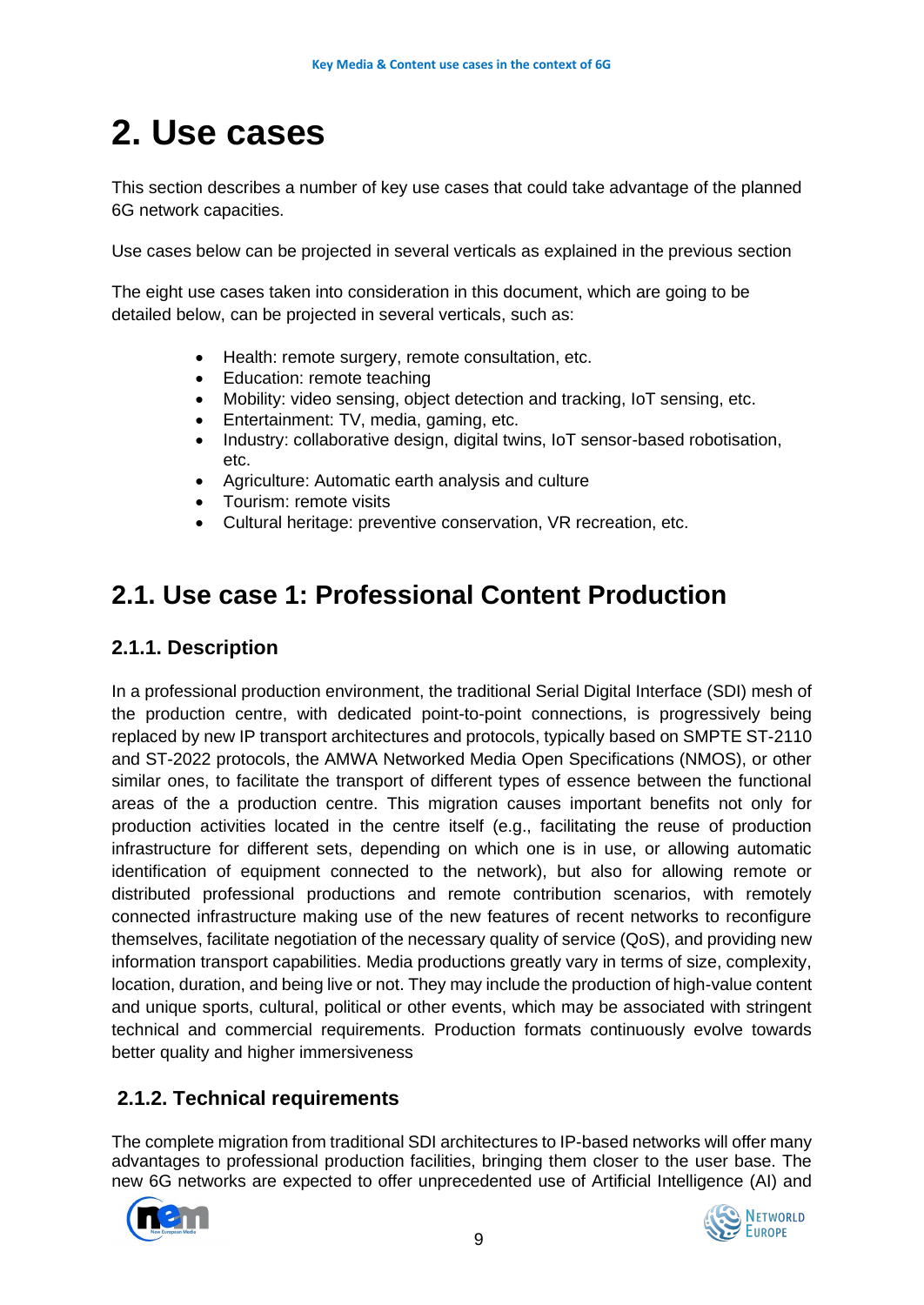the ability to reconfigure as needed, carry any type of signal without the need for signal-specific interfaces, virtualisation of functions, and ease of resource orchestration. The design of the new networks must guarantee sufficient capacity, including large uplink and bandwidth, ultralow latency where required, highly accurate timing, adequate redundancies and security measures to avoid losing information, absolute flexibility to reconfigure the production infrastructure in such a way that it can meet the daily planning needs of the 24/7 centre, control of latencies and jitters in the transport of the essences and adequate dimensioning to facilitate scalability, operational flexibility and agility in the future. This is all part of the new possibilities of the Next Generation Networks (NGN) to negotiate the offered QoS and to allow resources to be distributed intelligently and appropriately. NGN shall support a range of implementation scenarios, from public networks to stand-alone dedicated networks, and shall facilitate cloudbased production workflows and Multi-Access Edge Computing (MEC) solutions.

To summarize the discussion so far, one can identify the following requirements for the Professional Content Production use case.

#### Application requirements:

- Work with uncompressed, or slightly compressed, 4K-8K production video
- Allow for distributed production architectures
- Allow for remote production architectures (hybrid: on-site Outside Broadcast (OB) Van; fully remote: cloud or remote studio)
- Allow for multi-source media feed synchronization (various levels of precision, one frame or even lower for some audio productions)
- Ability to seamlessly connect and manage new equipment
- IP-Based
- Support new media paradigms, such as Virtual/Augmented/Mixed Reality (VR/AR/MR) and holographic communications
- Capable of working anywhere, including cell edges.

#### Network requirements:

- Support for extremely high bandwidth (Gbps) in uplink
- Support for low-latency communications, either for low bandwidth or high bandwidth streams (several level of latency requirements; including sub 1 msec for some very tight audio productions)
- Low jitter in latency and bandwidth
- Non-Public-Networks (NPN) deployment capabilities as well as commercial, PNbased enhanced Mobile BroadBand (eMBB) remote production
- Easily configurable Radio Access Network (RAN) parameters
- Service Level agreement (SLA)-based network slicing for Public Land Mobile Networks (PLMN)
- Very high power edge computing capabilities for some applications.

#### <span id="page-9-0"></span>**2.1.3. Stakeholders**

To make migration possible, it is necessary to combine the efforts of different actors, such as:

- Professional media producers
- Network infrastructure providers
- Service providers
- Users acting as content producers, either as amateurs or freelance professionals



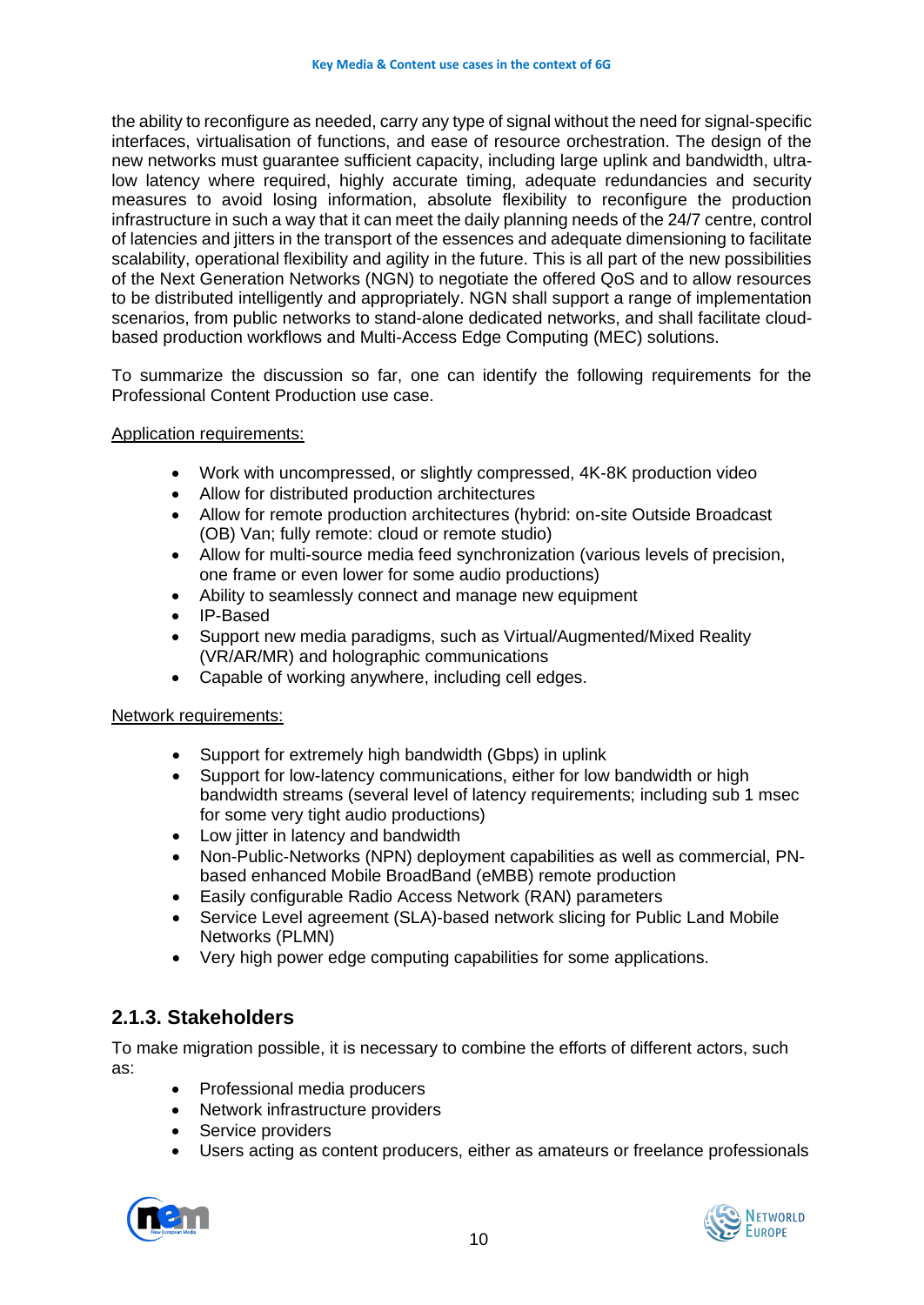- Equipment manufacturers (for monitoring, information compression, capture, storage, display, etc.)
- Software developers

#### <span id="page-10-0"></span>**2.1.4. Vertical projections**

• Entertainment, news: Local, distributed and remote content production.

### <span id="page-10-1"></span>**2.2. Use case 2: Holoconferencing and Social XR**

#### <span id="page-10-2"></span>**2.2.1. Description**

The maturity of immersive and interactive technologies together with the pandemic, have fuelled the development of Social VR, AR and MR platforms that enable users to meet, immersed or not, in 3D environments, to develop a certain task, such as learning and training, designing and engineering, entertaining, etc. These platforms aim to go far beyond the typical mosaic of upper body video representations in video-conferencing platforms. Social XR promises to provide higher levels of realism, immersion and interaction, and steer collaboration through higher levels of (co)presence, thus overcoming current limitations of 2D user representations in multi-party conferencing. Examples of Social XR platforms include Mozilla Hubs, Facebook Spaces / Horizon, AltspaceVR / Mesh, etc. Most of these platforms rely on the use of synthetic avatars, Computer Generated Imagery (CGI)-generated, to represent the participant users. In parallel, the latest volumetric capture developments enable the recreation of photo-realistic volumetric replicas of humans, which can be in turn inserted in such collaborative 3D environments. In addition, volumetric photo-realistic representations have shown higher levels of Quality of the Interaction (QoI) than CGI-based avatars when used for real time volumetric capture.

Holoportation, volumetric video, 3D lightfields, from capture to transmission and display, will enable the deployment of holo-conferencing services. Holoportation is expensive in terms of computational and network needs when Viewpoint Video (VV) capturing technologies are used, and it will be even more expensive as real time volumetric capture systems provide higher qualities thanks to better cameras, capture technologies and deep learning algorithms. Also, beyond point-to-point holoportation, holo-conferencing implies scalability in terms of number of users.

#### <span id="page-10-3"></span>**2.2.2. Technical requirements**

Holoconferencing presents three main challenges. First, the volumetric capture needs to be photo-realistic, i.e., of great visual quality, comparable to that of High Definition (HD) or Ultra HD (UHD) in the 2D video domain. Second, scalability, i.e., holoconferencing services are expected to provide service to an increasing number of users, just like the latest videoconferencing tools during the pandemic. Third, holoconferencing services will have to deal with legacy formats and multiple 3D representation formats (i.e., users and also objects in the 3D domain can be represented, depending on the use case needs, with a video projection, a 3D mesh, a point cloud, a lighfield, or even Free Viewpoint Video (FVV) user representations).



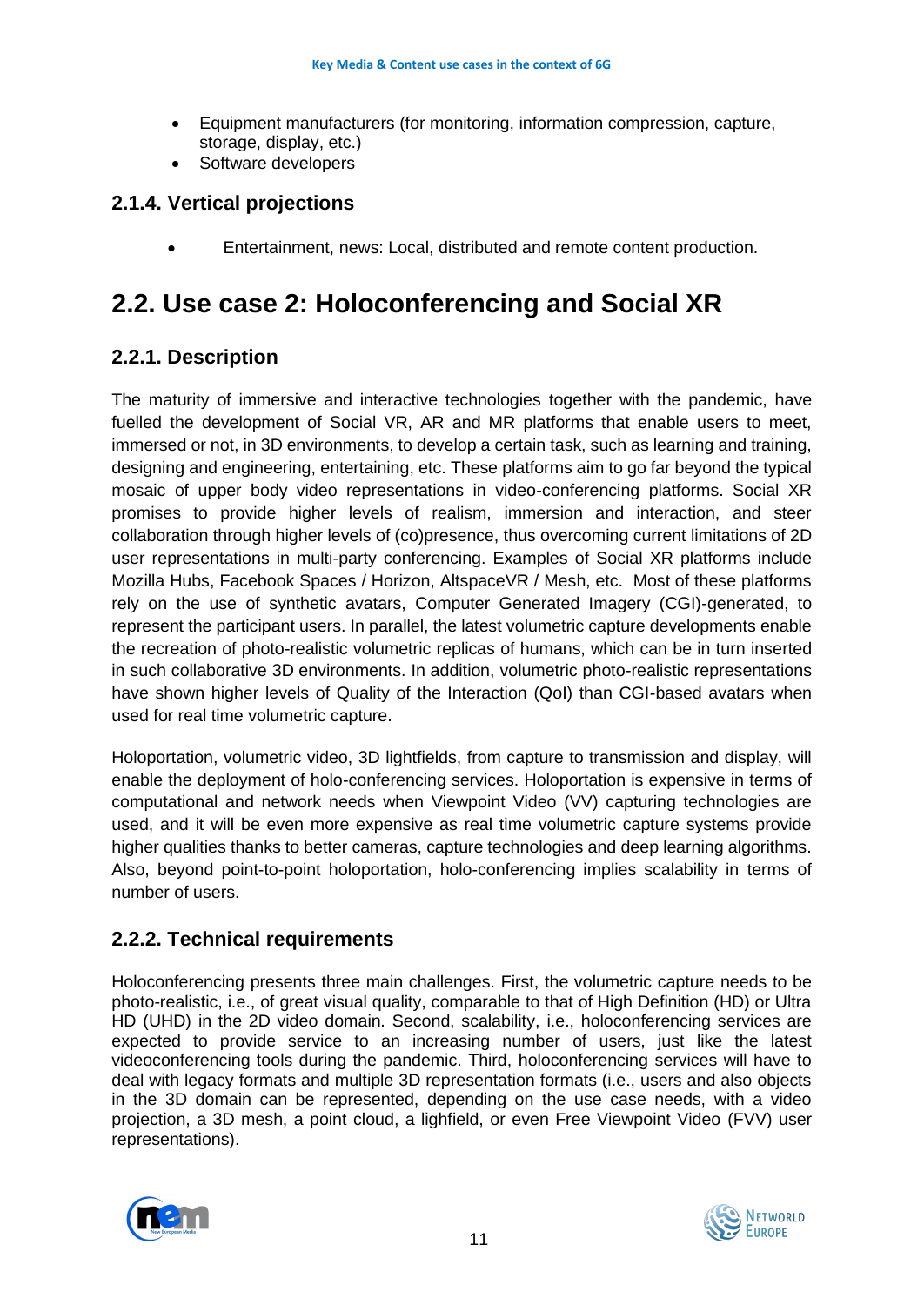#### Application requirements:

- Allow for AI-enabled acquisition and error-resilient scalable compression of HQ multisensory XR content including photorealistic VV and 3D light-field, as well as virtual, alongside other sensory modalities (e.g. haptic, 3D audio etc.).
- Allow for multi-user immersive applications with interactive features.
- Use of VR, AR, MR and holoportation with full sensing capabilities.
- Allow for immersive representations in high-detail 360-degree virtual content or highly photorealistic (e.g. VV, 3D lightfields).
- Provide an enhanced experience over current conferencing tools.

#### Network requirements:

- Enable the deployment of specific computational efforts on edge nodes.
- Ensure high bandwidth capacity among micro services that, in turn, are distributed across the network, between cloud DPCs, edge computation nodes, and the client devices.
- lowest latency, tactile network, specially for collaborative or interactive environments that have a replica in the physical world (e.g., driving a car remotely).
- handover capabilities that include, not only at transmission level, but also to transfer computational efforts that need to be available and continuous in mobility environments (e.g., edge rendering, edge volume reconstruction, AI components based on upload data streams, compression algorithms, distributed volume capture systems, etc.).

#### <span id="page-11-0"></span>**2.2.3. Stakeholders**

- Software developers
- Telecom operators
- Device manufacturers
- Integrators

#### <span id="page-11-1"></span>**2.2.4. Vertical projections**

- Any vertical: Teleconference via holographic displays
- Education via VR/MR/XR environments
- Telemedicine, either for training and education or for remote diagnosing and remote surgery
- Industrial applications, such as remote working via VR/MR/XR or digital twinning
- Immersive entertainment

### <span id="page-11-2"></span>**2.3. Use case 3: Multi-source media time synchronization**

#### <span id="page-11-3"></span>**2.3.1. Description**

In several use cases (UC), sharing a common, reliable and accurate time source between components is required in order to optimize service experience and extend usable use cases. This is relevant for local and remote media productions, to vehicular video transmissions, XR, multi-cam robotics, gaming, drone flying and others. Distributing this time source within a network (specially in wireless ones) is a complex matter and can therefore be viewed as a UC



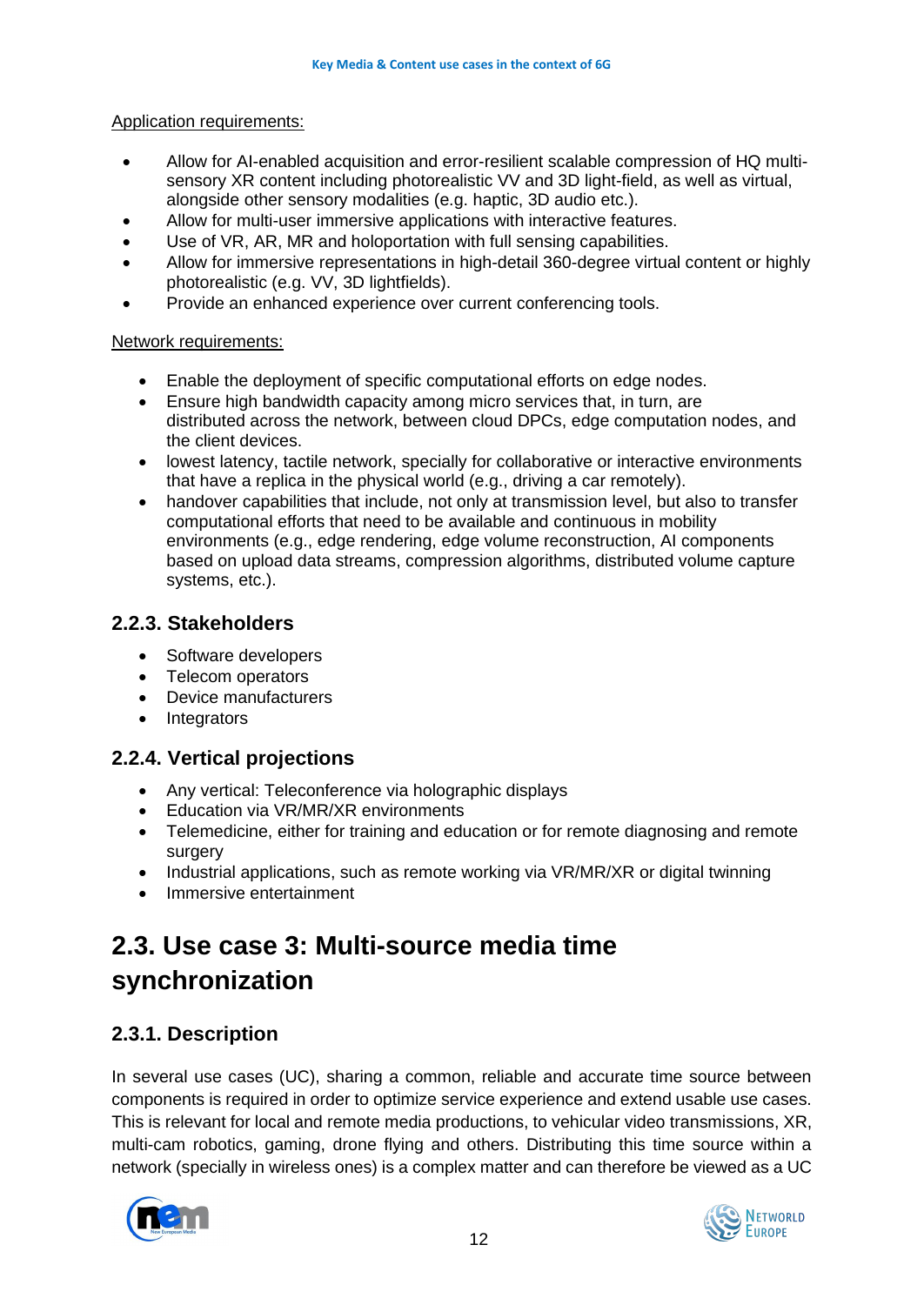on its own. The leader clock may be co-located with the follower clocks or be remotely distributed to them.

Several video feeds, in a single location and/or multiple locations (multi-sites), close by or remote, using the same network and operator, or different ones, shall need this time source in order to synchronize latencies, video frames, audio inputs, and other key characteristics.

#### <span id="page-12-0"></span>**2.3.2. Technical requirements**

There are several levels of accuracy, depending on the specific UC. For audio synchronization, such as in HQ audio productions including several microphones, speakers etc, the level of accuracy between devices at the receiving end (e.g., mixer, local production room etc), is preferred at <1 msec; for HQ multi-cam productions, a max 1 frame synch is needed (e.g. at 25fps, 30 fps, 60 fps etc). redundancy, frequency etc; Could potentially include two or more leader clocks being transmitted (in sync), timestamping media and/or packets "out of band" etc.

Sub-frame synchronization is often desired, but perhaps not mandatory. Potentially various "degrees" of accuracy/beet' may be supported, such that require more or less resources and effort, match specific conditions, architectures and configurations, rather than having the most strict requirement "fit all" approach.

#### Application requirements:

- Support readily-available time synchronization mechanisms, such as PTP and NTP, GPS-based synch or network-based solutions
- Support media transmission protocols that allow inter-stream synchronization, such as RTP
- Support different type of media essences timestamping (audio, video, 3D video)
- Allow for different time "profiles" or requirements

#### Network requirements:

- Go beyond current 5G Time-Sensitive Networks (TSN) features, e.g., not only being "sensitive" to time, but also providing accurate time and support/enable "guaranteed" time-based QoS for applications at various tens of msec, msec and sub-msec accuracies.
- Support readily-available time synchronization mechanisms, such as PTP and NTP, specific solutions within the network protocols which are also exposed to external applications on both UE and CN side
- Network needs to be a time-aware component that does not introduce high delay but most importantly, does not introduce any jitter (sub-frame in 60fps).
- Optimized RAN for low jitter and latency
- Optimized CN for low jitter and latency
- Network needs to have a similar UL-DL delay
- Provide high-power edge computing



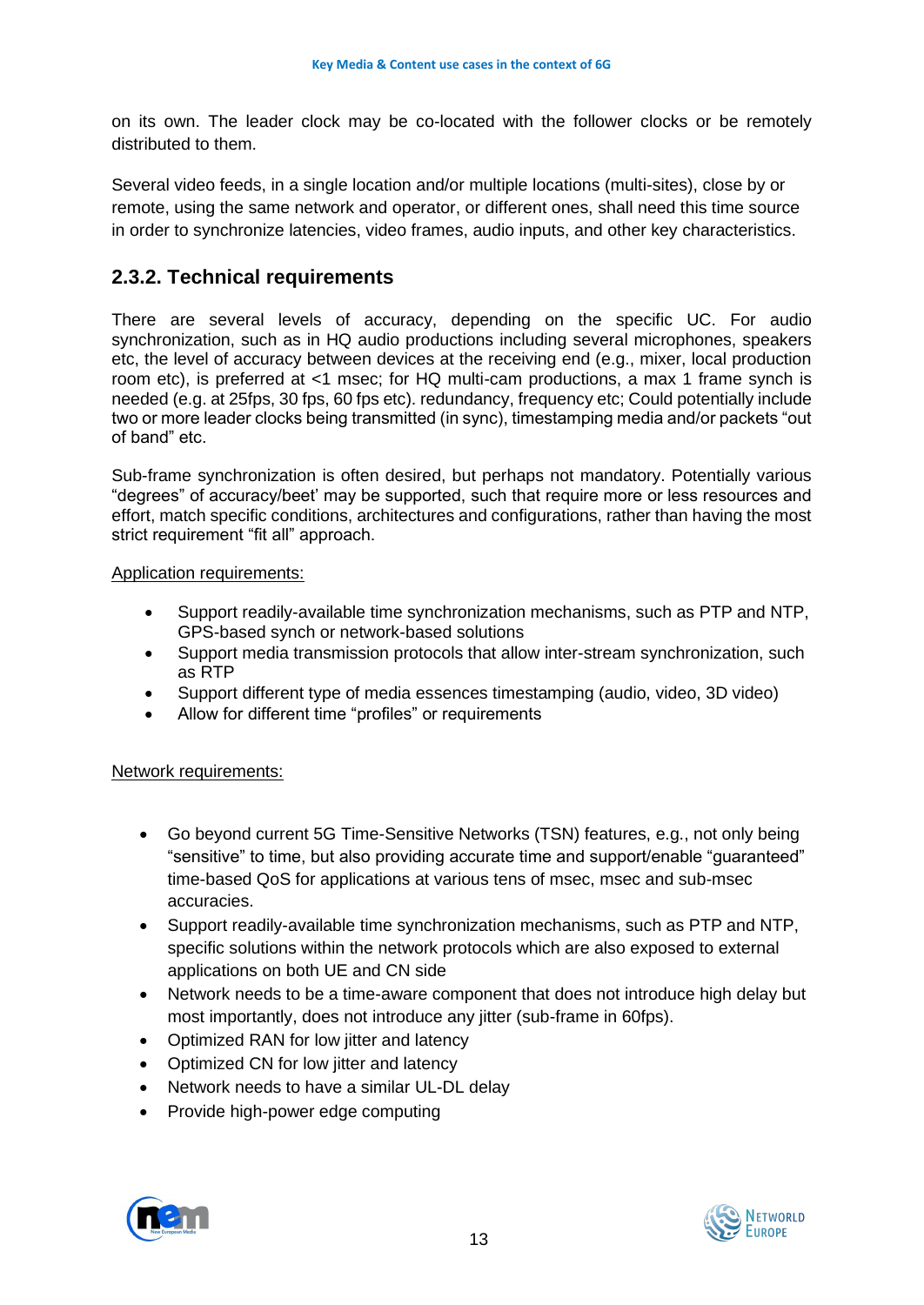#### <span id="page-13-0"></span>**2.3.3. Stakeholders**

- Network providers
- Service providers
- Application developers

#### <span id="page-13-1"></span>**2.3.4. Vertical projections**

- Media production (especially in the contribution process).
- Entertainment (media delivery to final users such as sports, esports).
- Telemedicine, either for training and education or for remote diagnosing and remote surgery
- Industry: Robotics, e.g. industrial processes, autonomous navigation, etc.

### <span id="page-13-2"></span>**2.4. Use case 4: Ad-hoc local production**

#### <span id="page-13-3"></span>**2.4.1. Description**

In some media productions, a local mesh communication may need to be established, with or without involving a remote side/studio/cloud production. For example, a local production where low-cost, low-power devices (to allow co-location as well as long duration and low cost services), communicate with each other in the same area (e.g. cameras, mics, sensors, etc.) at a very low, fixed and reliable latency, which 6G might be able to provide support for. This allows resources saving (not having to send up and down the packets that anyways are used locally), lower latencies and hence increased use cases, increased reliability (due to the lack of backhauling etc), support of local broadcast/multicast in the production area only, usage of more bandwidth via NPN, etc.

#### <span id="page-13-4"></span>**2.4.2. Technical requirements**

Ease of rapid deployment of a local NPN or PN. Support multi-"island" deployments. Mesh, UE-UE and UE-multi UEs support. Self-organizing/self-arranging, self-healing, self-adjusting (to various different traffic patterns) networks. Ease of integration with non-terrestrial (satellite) backhauls/networks. Ease of management UEs, authorizations, service assignments. Multiple levels of services, such as a guaranteed low-BW slot-timing for audio delivery, high BW high reliability time-synched service for A/V (audio-video such as from cameras), low-BW, low latency command and control service (to allow remote control of equipment).

Could perhaps consider Sidelink as a candidate basis for the "mesh" deployment.

Application requirements:

- Allow equipment to work with wireless capabilities
- Allow for multi-source feed synchronization
- Ability to seamlessly connect and manage new equipment
- IP-Based

Network requirements:

Support for extremely high bandwidth (up to Gbps) in uplink



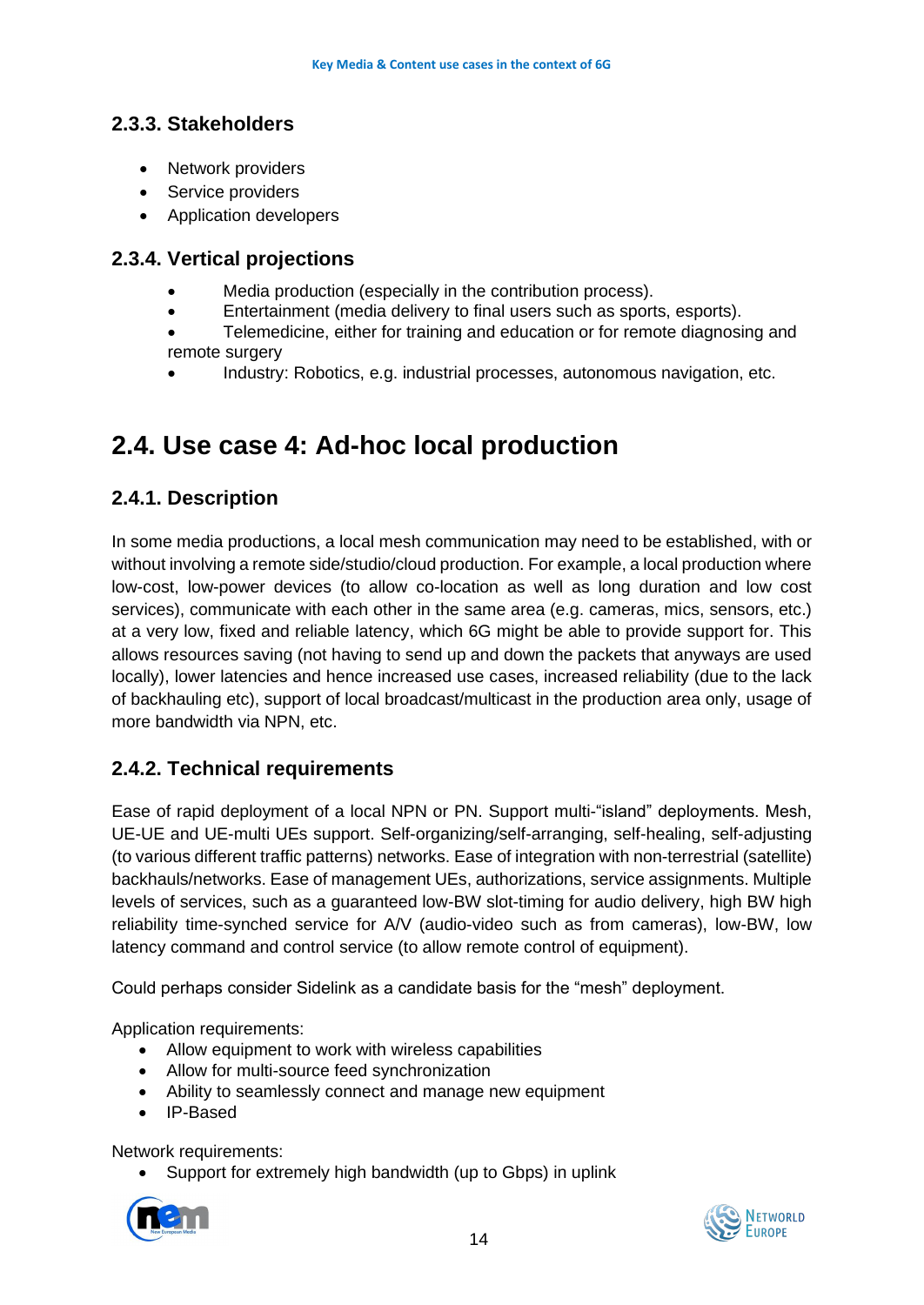- Support for low-latency communications, either for low bandwidth or high bandwidth streams
- Low jitter in both latency and bandwidth
- Easily configurable RAN parameters

#### <span id="page-14-0"></span>**2.4.3. Stakeholders**

- Network providers
- Service providers
- Application developers

#### <span id="page-14-1"></span>**2.4.4. Vertical projections**

- Media production (TV, production houses, at-home studios)
- Entertainment / Live events: Sports, esports

## <span id="page-14-2"></span>**2.5. Use case 5: Network Assisted Bonding Video Uplink Delivery**

#### <span id="page-14-3"></span>**2.5.1. Description**

Application level bonding might be still required in 5G for remote and local production of HQ, reliable and live video. This is the result of the increase in video resolutions (4K and future 8K and even non-compressed or softly compressed with mezzanine coding at > 200 Mbps per stream), new techniques such as HDR, XR streams, multi-camera setups in the same location etc. while coverage, propagation and other issues prevent real life supporting the demand. 6G may be able to support some of these new requirements, but probably not in real life scenarios. Hence, application level bonding of multiple networks, technologies and modems is still envisioned as an important feature for remote production and various other UCs of delivering video in the uplink.

An overall 5G/6G architecture that supports such cross-layer cross-domain communications, could potentially also benefit non-media verticals, UCs and applications such as in mobility (e.g. coordinating with mobile applications an upcoming handoff). A localized solution rather than full architecture, just for this media vertical UC, may also benefit other verticals and UCs.

In order to achieve higher performance, network assisted bonding is foreseen important. In this bonding UC, the network entities will exchange data with the application, allowing for example the bonded transmission to use a different modem (or network) for a specific duration when informed of a coming handover. The bonded video transmission, for these UCs, will become more robust, predictive, lower cost to both application user and the network operator.

#### <span id="page-14-4"></span>**2.5.2. Technical requirements**

Application level bonding might be still required in 5G for remote and local production of HQ, reliable and live video. This is the result of the increase in video resolutions (4K and future 8K and even non-compressed or softly compressed with mezzanine coding at > 200 Mbps per



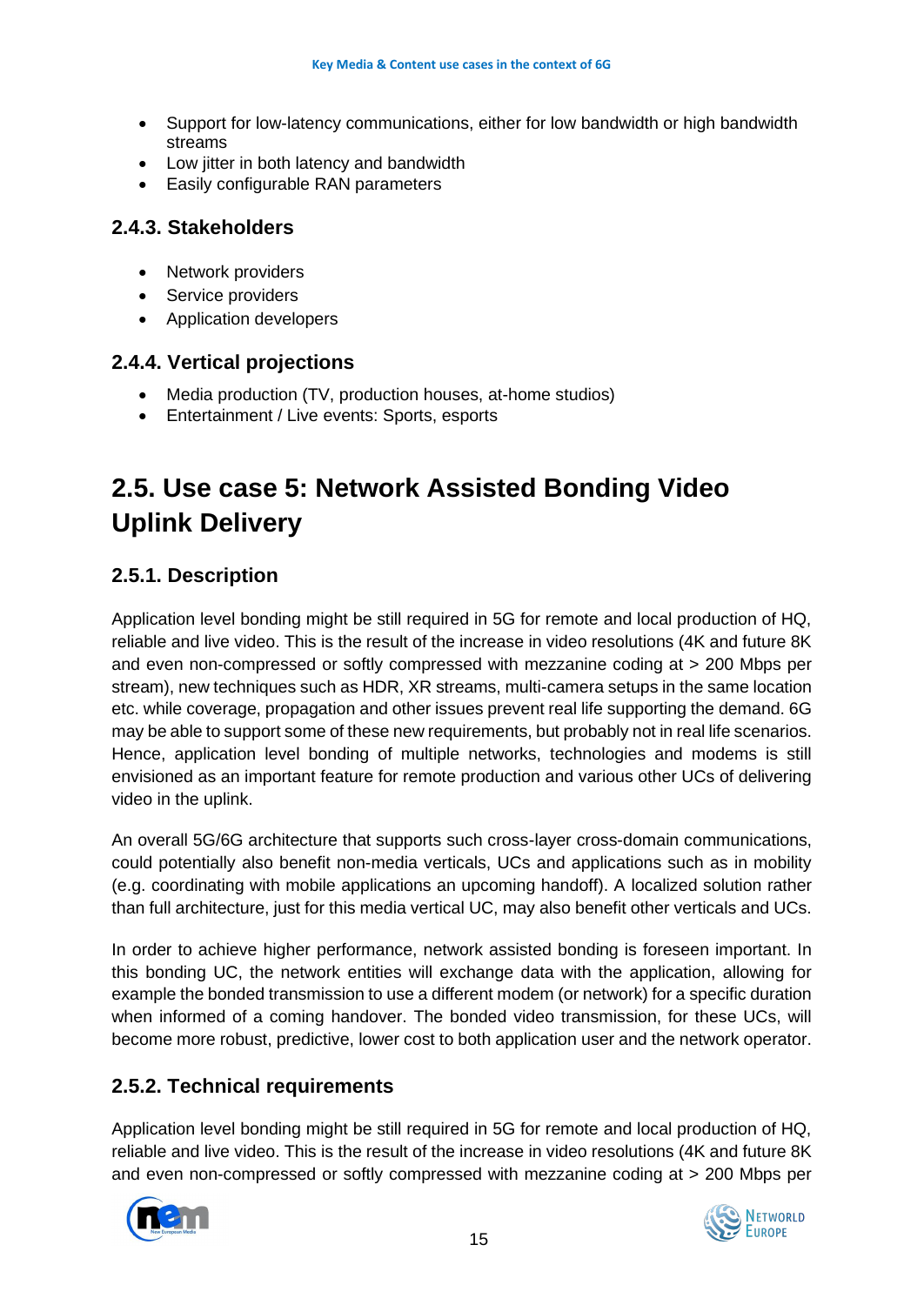stream), new techniques such as HDR, XR streams, multi-camera setups in the same location etc. while coverage, propagation and other issues prevent real life supporting the demand. 6G may be able to support some of these new requirements, but probably not in real life scenarios. Hence, application level bonding of multiple networks, technologies and modems is still envisioned as an important feature for remote production and various other UCs of delivering video in the uplink.

An overall 5G/6G architecture that supports such cross-layer cross-domain communications, could potentially also benefit non-media verticals, UCs and applications such as in mobility (e.g. coordinating with mobile applications an upcoming handoff). A localized solution rather than full architecture, just for this media vertical UC, may also benefit other verticals and UCs.

Application requirements:

- Stream multiplexing and de-multiplexing over multiple connections, from different network operators
- Support for multiple types of media essences (video, audio, 3D video, holograms)

Network requirements:

- High-bandwidth, UL focused network (Gbps)
- High-reliability connections

#### <span id="page-15-0"></span>**2.5.3. Stakeholders**

- Network providers
- Service providers
- Application developers
- Potentially modules vendors

#### <span id="page-15-1"></span>**2.5.4. Vertical projections**

- Industry
- Public services: Emergencies
- Entertainment: gaming (cars, drones, etc.), Sports, esports
- Media production environments, especially in the contribution process.
- Transportation/mobility applications

### <span id="page-15-2"></span>**2.6. Use case 6: Immersive telecontrol**

#### <span id="page-15-3"></span>**2.6.1. Description**

Traditionally, the remote control of machines has been restricted to emergency situations in dangerous areas where the presence of a human operator is not feasible. For example, areas with high radiation, very high temperatures, etc. In other situations, this alternative was not used because of the limited amount and quality of information that can be provided to the human operator, which was never comparable to the real experience.

The capabilities provided by 5G networks have opened this option to new use cases, and it is not uncommon to hear about remote surgery, remote driving, remote piloting, among others.



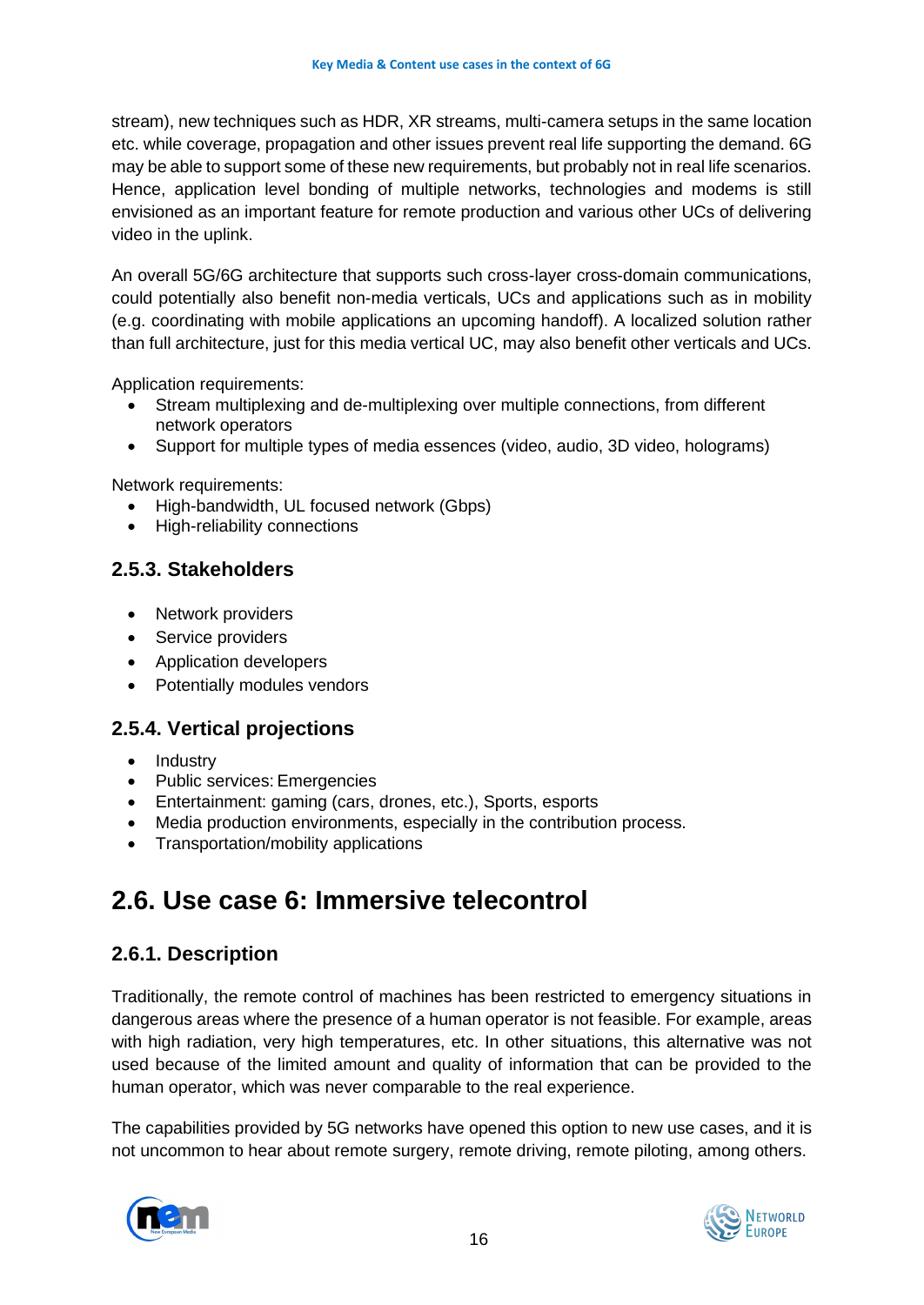The quality of the experience for the remote operator has been incredibly increased, but it is still far from the live operation. 6G networks should be able to provide completely immersive video, for example by streaming 360 8K 3D contents with no or very low perceived latency. Furthermore, information for other senses should also be captured and transmitted, such as high quality 360 audio or haptic information from the control systems.

The pose and actions of the operator also have to be captured and interpreted. 6G networks can also provide the computing power to understand the actions intended by the operator just by analysing the video captured by a camera, complementing the information provided by other sensors.

#### <span id="page-16-0"></span>**2.6.2. Technical requirements**

Immersive telecontrol systems will have to:

- Capture high resolution, 360, 3D, and high frame rate images and transmit them without noticeable latency or quality loss.
- Provide a high bandwidth and low latency communication channel.
- Provide edge computing power to process video streams, extract analytics, AI/ML provision, orchestration and processing, robot movement or route planning, etc.

These capabilities should work even (and especially) in harsh environments, so features such as robust connections (redundancy) or high quality positioning (especially indoors or in GPS denied areas) will be desirable.

Application requirements:

- 3D displays/headsets, high resolution screens.
- Rich input devices (in terms of sensed interaction, haptic interfaces, etc.).
- High quality audio.
- Edge support (for low latency video processing, AI, etc.).

Network requirements:

- Ultra-reliable low-latency communications.
- High bandwidth UL capabilities.
- Provide high-power edge computing with very low latency.

#### <span id="page-16-1"></span>**2.6.3. Stakeholders**

- Operators
- Machinery manufacturers
- Emergency agencies
- Camera/sensor/controller manufacturers
- Codec developers/solution providers
- Video analytics developers/solution providers
- AI developers/solution providers

#### <span id="page-16-2"></span>**2.6.4. Vertical projections**

• Manufacturing: Industrial applications, such as remote working via VR/MR/XR or digital twinning



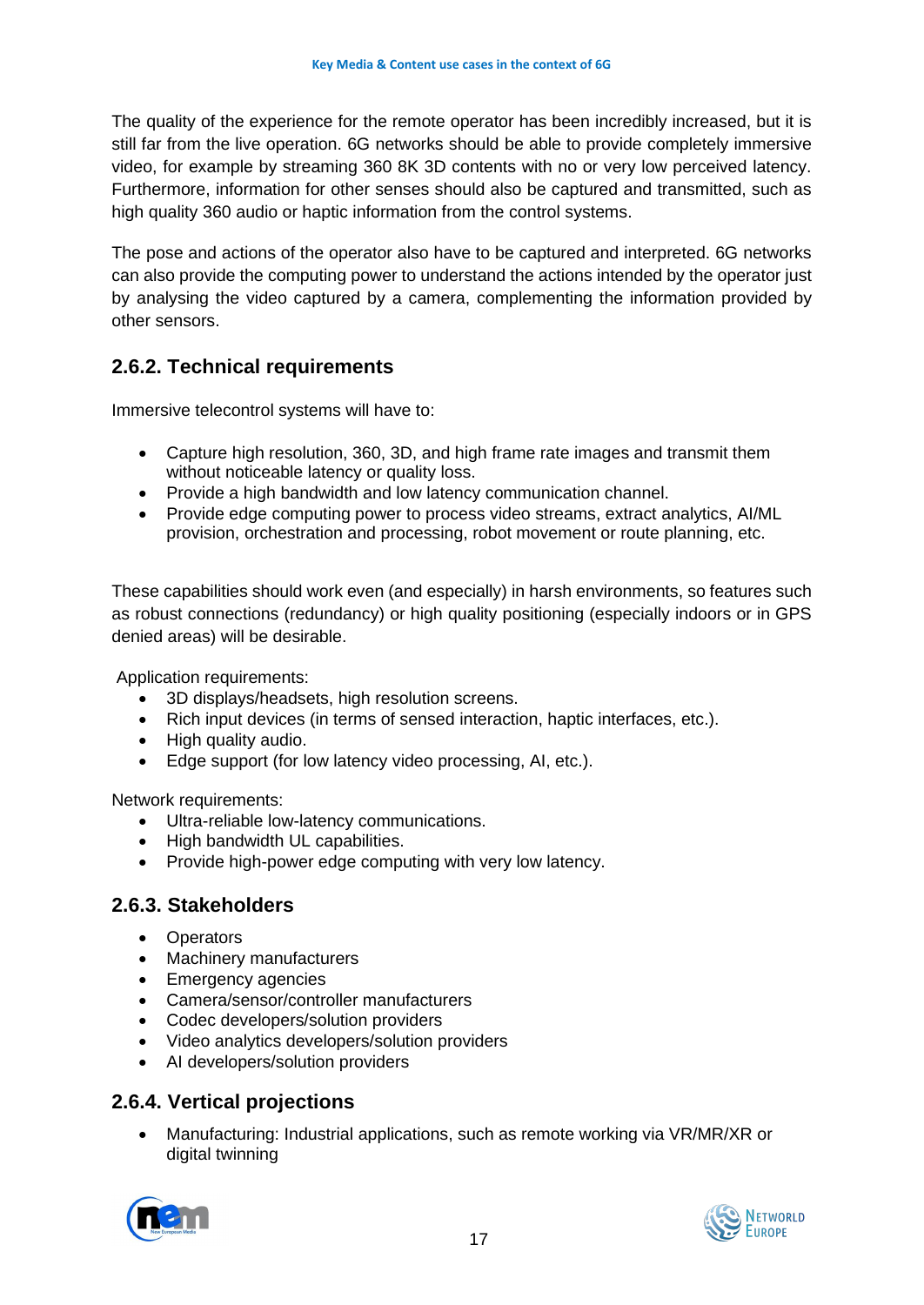- Public services: Emergency response situations with telepresence, where human intervention is not feasible
- Army: Remote vehicle/aircraft piloting
- Media production camera operators

### <span id="page-17-0"></span>**2.7. Use case 7: Content storage optimised management**

#### <span id="page-17-1"></span>**2.7.1. Description**

Today, people are shooting pictures/video with their mobile phone and usually publish them on a number of cloud storage services and social networks. Consequently, one content is duplicated in several location which brings 2 main concerns:

1/ Not energy efficient at all, storage in servers and network usage (upload/download) are consuming a lot of energy that could be saved.

2/ No possibility to control the access to a specific content and no possibility to remove exhaustively a content.

A possible solution should be to store one content in one single location and to give access to authorised persons with no possibility to download it or to replicate it. This storage location could be a cloud platform or a specific device totally under the control of the end user owner.

#### <span id="page-17-2"></span>**2.7.2. Technical requirements**

This use case is needing to use 3 technologies, one is dealing with the storage processing, the second with the access right management and the third one with the network up/down link.

- Storage processing: a location where the content is stored, it could be a cloud server, a home device, a mobile phone, …
- Access right management: the access to this content is under control of the content owner, no one can download it, only remote access is available with authorisation
- Network up/down link: the access to the content should be easy and with a good QoE

Application requirements:

- remote content visualisation (picture, sound, video, XR, documents, ...)
- access right management by the content owner

Network requirements:

- High uplink bandwidth to upload content on a cloud server or to distribute content to one authorised remote device
- End2end Security to avoid content hacking
- able to take advantage of a network based on multiple access technologies (e.g. cellular, wireless, wireline, satellite,...)
- Multicast, broadcast capabilities



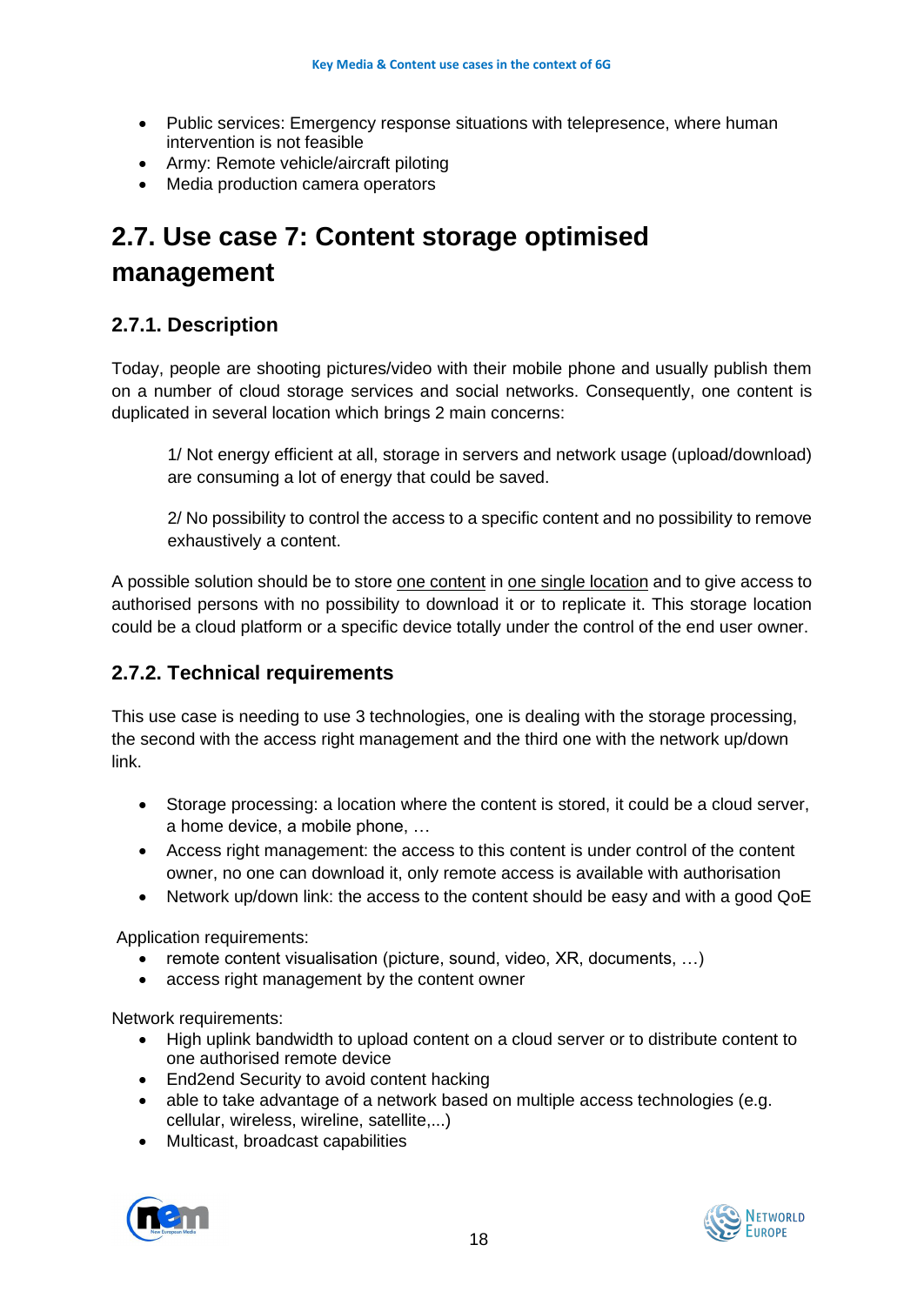#### <span id="page-18-0"></span>**2.7.3. Stakeholders**

- Data center host
- Application developer
- Social networks
- Regulatory/policy

#### <span id="page-18-1"></span>**2.7.4. Vertical projections**

This use case could be easily replicated to any content from any verticals (entertainment, Education, Health, Industry, Tourism, …).

### <span id="page-18-2"></span>**2.8. Use case 8: CDN orchestration**

#### <span id="page-18-3"></span>**2.8.1. Description**

New generation networks based on 5G evolution and 6G are meant to deliver huge volumes of video, on any screen, ubiquitously. Video streaming, which is currently overtaking broadcast viewing and meant to replace it in the next decade, is one major contributor to that traffic. 5G and 6G are even potential candidates to replace legacy television broadcast systems in the future, like DTT (Digital Terrestrial Television) or satellite television.

With the generalization of ultra-high-definition devices and new, immersive video formats, users have higher expectations for video. While VOD services like Netflix and Disney+ may work, watching live TV over a cellular network is rarely a smooth experience, especially during popular live programs, such as sporting events. These challenges should soon extend to fixed networks users as streaming becomes more and more dominant.

Therefore, video service providers need new solutions to deliver a prime streaming experience to their fixed, fixed wireless and mobile subscribers.

Content Delivery Networks (CDNs) have become a vital function in fixed and mobile internet networks. Without CDNs, transmission networks and content origin servers would be constantly saturated, with a disastrous impact on user experience. However, CDNs must adapt to the new world where HTTP-based streaming, mobile & fixed wireless usage and bandwidth-intensive content are becoming the norm.

One of the most promising technology evolutions for CDNs is to make them fully dynamic and virtualized. To maximise streaming efficiency and QoE while minimising network and infrastructure cost, CDN instances must be orchestrated and placed where and when needed, in a dynamic way, sometimes very close to the users (at the network edge) if necessary.

Some first CDN orchestration prototypes have emerged, but they have limited capabilities and maturity.

The objective of the present proposal is to move CDN orchestration to a new level in the context of 5G evolution and 6G.



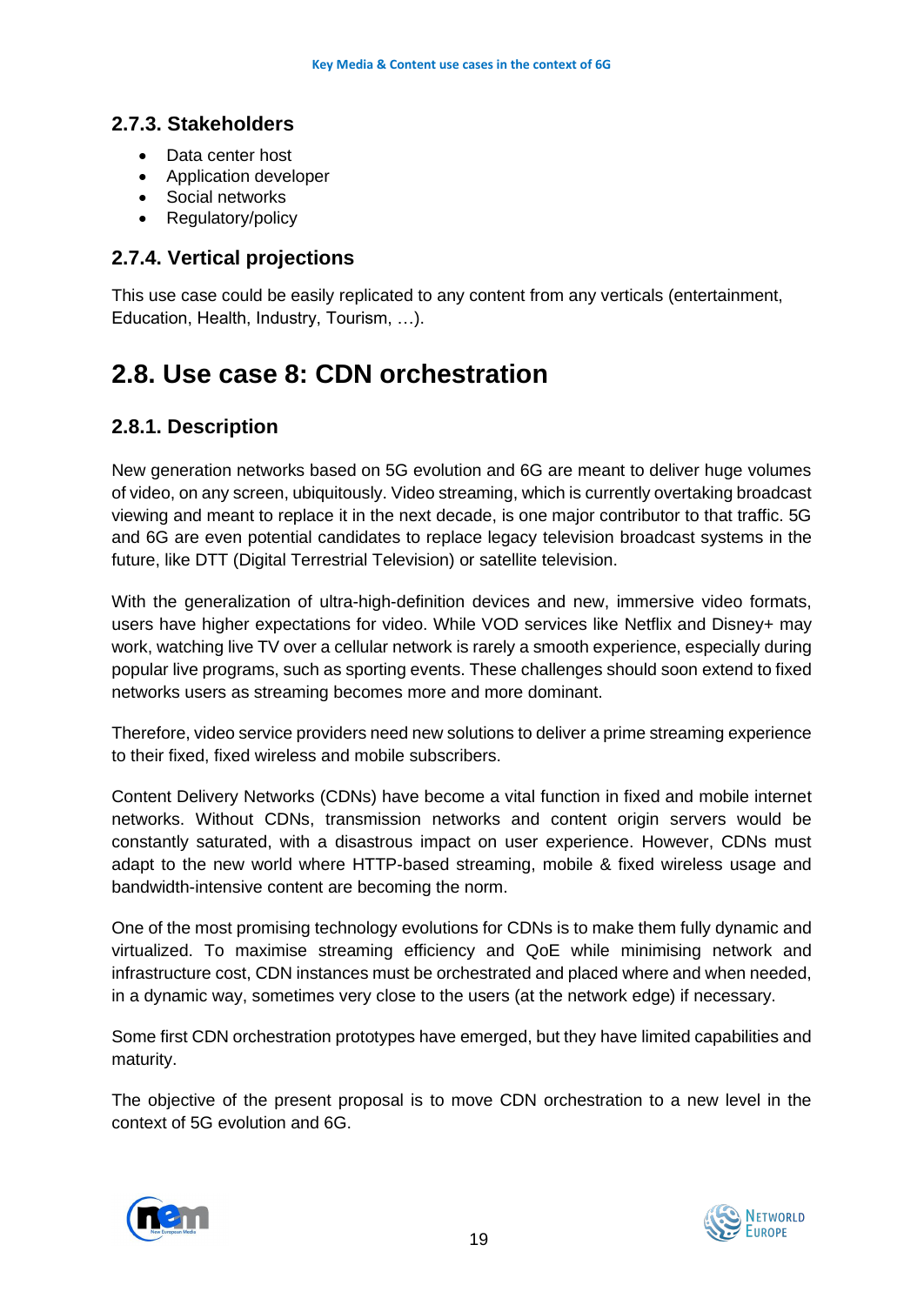#### <span id="page-19-0"></span>**2.8.2. Technical requirements**

The target CDN orchestration system shall benefit from 5G evolution and 6G through the following aspects:

- Integrate the **new Telco Edge Cloud paradigm**. Abstract and opportunistically use any kind of edge compute infrastructure/models: private cloud, public cloud, device edge, GSMA Operator Platform Telco Edge, etc. Why 6G helps: The edge is a native and preponderant element of new 5G and 6G architectures.
- Leverage 6G as a **multi-access convergent system** Combine multiple accesses (cellular, Wi-Fi, fiber, xDSL, etc.) at transport layer level (ABR-streaming aware MPTCP algorithms). Why 6G helps: thanks to its performance on par with fiber, 6G is meant to increase the opportunities for dual-connectivity uses, from 3GPP and non-3GPP networks.
- Add **intelligence** Introduce AI/ML engines and robots to optimize user streaming sessions (re)allocation, CDN instances (re)deployment and system analytics. Why 6G helps: 6G networks are designed to allow AI/ML to be present at all levels (physical, network, applicative layers).
- Enable **deeper dataplane integration** to devise an **environmentally responsible system** – Integrate CDN SW workloads with low-energy HW infrastructures using energy-efficiency techniques, while maximizing processing and throughput efficiency. Why 6G helps: 6G will expose APIs that will allow better integration of the dataplane for reduced power consumption of VNF/CNFs.

Application requirements:

- Energy-efficient application software
- Support for ML/AI, e.g. for dynamic and intelligent VNF/CNF placement

Network requirements:

- Ready for fully virtualized/containerised and orchestrated workloads
- Multi-access Edge Computing (MEC) architecture and framework in place with a rich ecosystem of APIs and services
- Support for a multi-access convergent architecture
- Support for multipath protocols at transport layer (MPTCP/MPQUIC)
- Support for very high DL bandwidth (Gbps)
- <span id="page-19-1"></span>• Energy-efficient hardware

#### **2.8.3. Stakeholders**

- Communication / Internet Service Providers
- Content Providers
- Public Cloud Service Providers
- Network vendors
- CPE and (mobile) device manufacturers
- Application developers

#### <span id="page-19-2"></span>**2.8.4. Vertical projections**

This use case is primarily intended for

• Entertainment: Video streaming industry (OTT platforms/services, pay-TV service providers, etc.), e-gaming industry, social networks (User Generated Content).

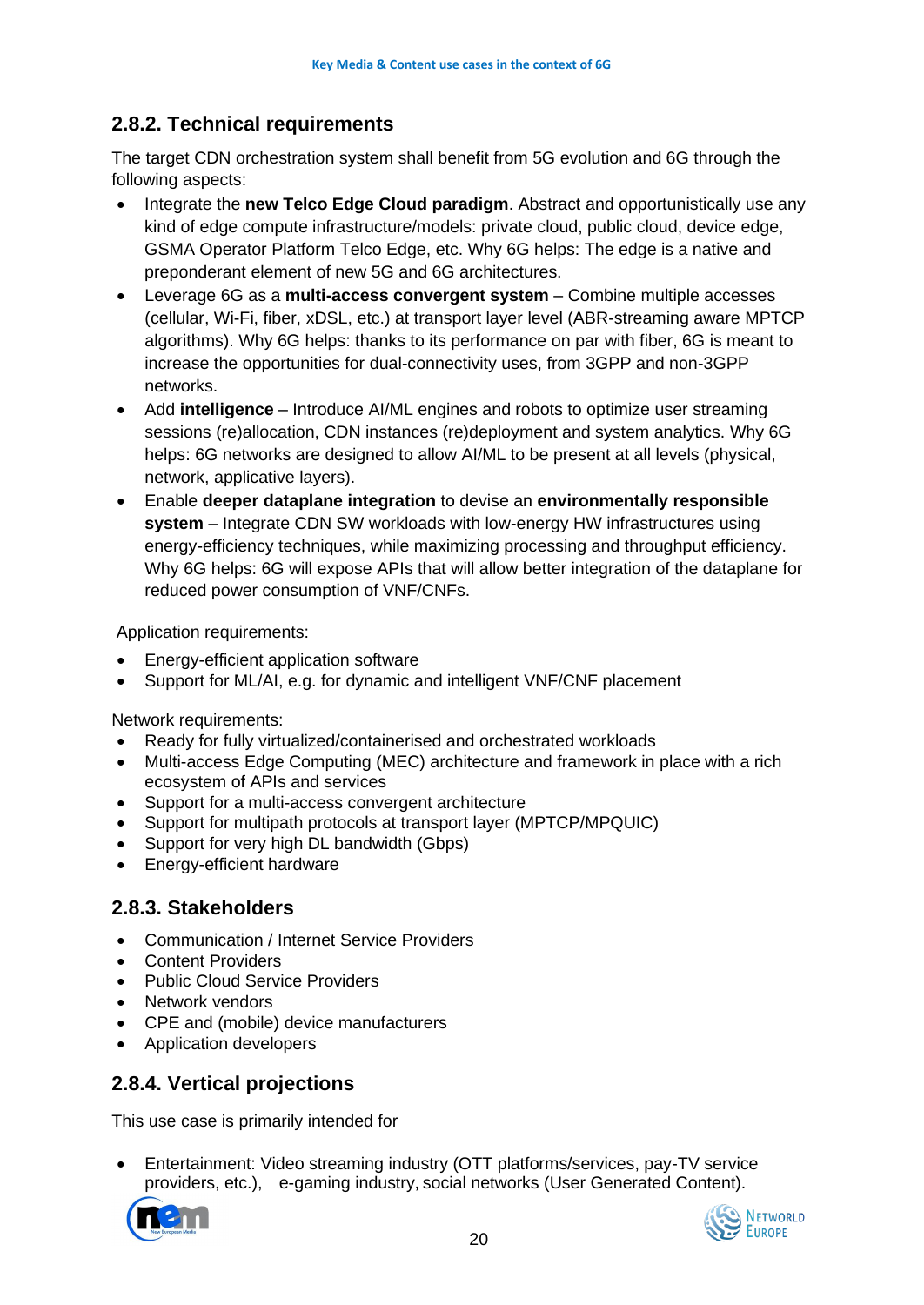## **3. Global technical requirements**

This section is identifying the technical challenges that need to be addressed in the Work Program 2023-2024 in order to ensure the feasibility of Media&Content use cases.

## <span id="page-20-0"></span>**3.1 Network requirements**

#### <span id="page-20-1"></span>**3.1.1 Extreme high bandwidth**

The challenge is to provide high bandwidth (Up to 1 Tbps) on demand both up and downlink through the development of optimised spectrum management, fixed backhaul, midhaul, fronthaul and long haul networks. It has to cover fixed-line, mobile and NTN networks in order to provide an end-to-end solution.

Note that this is not "peak" bandwidth but a sustainable consistent bandwidth with minimal jittery behaviour.

#### <span id="page-20-2"></span>**3.1.2 Low latency**

The requirements to benefit from ultra-low-latency (sub-millisecond) connectivity in the RAN, taking into account spectrum re-farming, improvements on millimetre wave technologies such as ultra massive MIMO, unified air interfaces, and continuing improvements on technologies for massive connections (such as random multiple access, broadcast/multicast architectures, and cell free networks).

These technical requirements should also be addressed for all types of networks (satellite, optical, Wifi, …) and edge computing should also be considered to optimise functional placement and as a consequence latency.

#### <span id="page-20-3"></span>**3.1.3 NPN capabilities**

Non Public Networks allow users to build, configure and customize the network to specific customer needs (in terms of coverage, security, privacy, latency, reliability, capacity, etc.). Nevertheless, the deployment of NPN might imply a cost that many companies are not able to afford. Thus, it is necessary to create cost-efficient solutions with flexible architectures that can be adapted to the requirements of different customers or applications. In addition, NPNs need to support various deployment scenarios where they can be implemented as standalone end-to-end solutions or by using sharing principles (either in core or RAN segments) over the public network.

#### <span id="page-20-4"></span>**3.1.4 Configurability**

The challenge is to make the various network segments configurable, while including RAN, core, and transport networks. RAN configurability shall enable the implementation of dynamic RAN sharing service models in order to improve the network capacity, the QoE of users, and energy consumption, as well as the implementation of advanced resource sharing and market



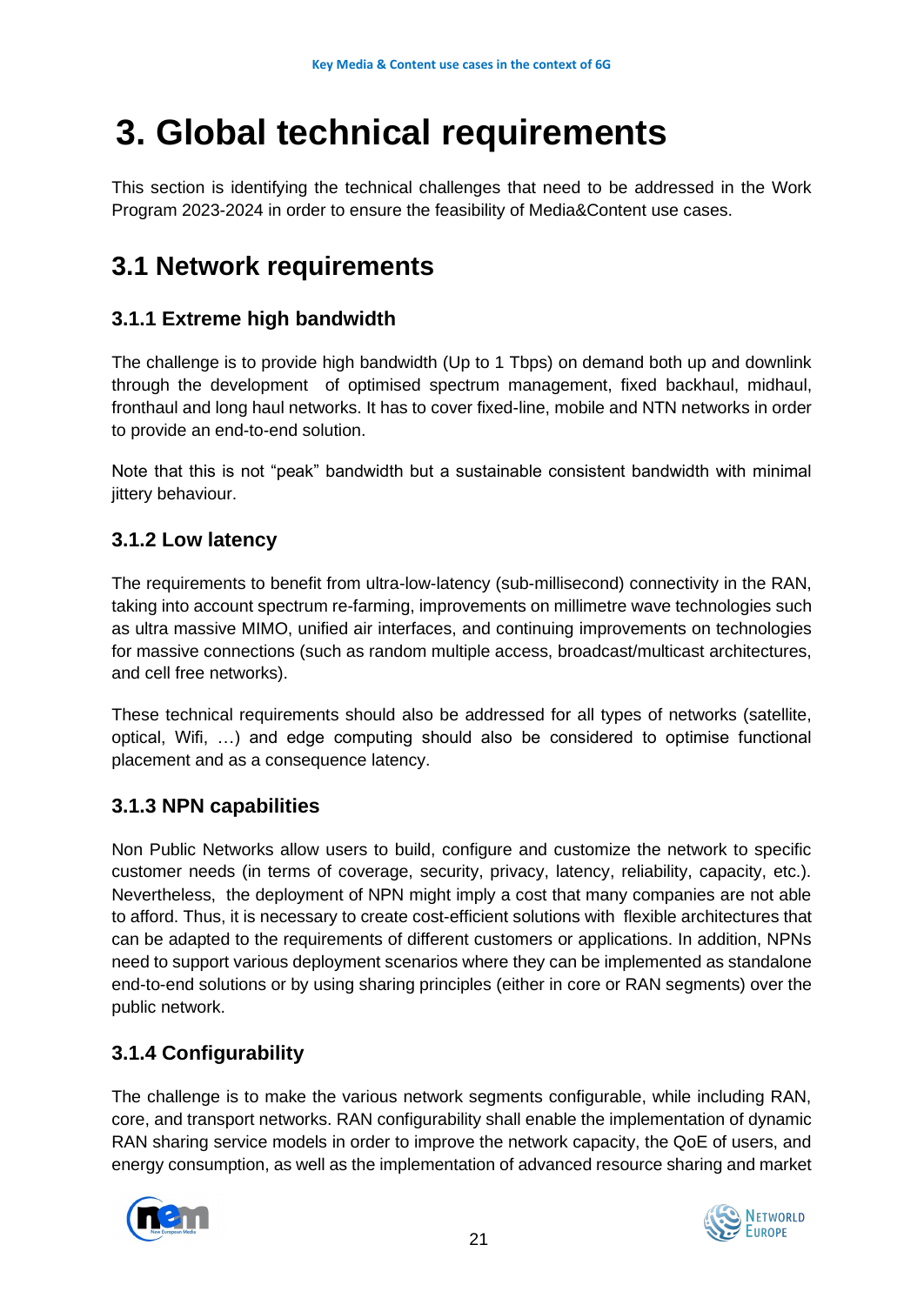place mechanisms. Auto-reconfigurability is particularly necessary during unexpected service outages (or other forms of hazards, natural or man-made) to guarantee enhanced reliability. Core configurability is necessary to support customized vertical (industry) needs by means of network slicing technologies, by the implementation of dedicated private networks (NPN), or others. Both RAN and Core network functions need to be conceived to enable customizing bandwidth, latency, data rate, number of supported customers, billing, specialized security, resource sharing, etc.

The expectations towards fully configurable network infrastructures are about increased programmability and interoperability (over the corresponding vertical and horizontal interfaces) as well as, zero touch configuration mechanisms (from deployment and during the whole service lifecycle).

#### <span id="page-21-0"></span>**3.1.5 High power edge computing**

The challenge is to offer an open, secure, distributed, possibly decentralised, edge computing architecture and implementation, optimally integrating heterogeneous communications and networking in edge computing for IoT, with a value chain perspective opening innovative IoT applications and control. The work brings virtualization and disaggregation in different segments (home, edge, datacentre, NTN ground and on-board flying nodes), under the scope of multi-access edge computing concepts, to address functional placement and optimised computing distribution capabilities as a function of requirements emerging from ultra-low latency, ultra-high capacity immersive applications.

#### **3.1.6 Fast Handover capabilities**

5G and 6G users expect these technologies to support mobility, allowing UEs to change the location quickly. Not only cars, trains or different kinds of aerial vehicles will require being serviced by a large number of base stations, but also pedestrians in areas covered by small cells will initiate many handovers while connected. Traditionally, a handover only required maintaining the voice or data connection alive, but now the strict requirements in terms of parameters such as latency or bandwidth will also demand rapid relocation of applications or services to an infrastructure close to the user's new location.

#### <span id="page-21-1"></span>**3.1.7 Low jitter**

Many applications require a very low latency for their operation, but ibn certain applications, the human user can tolerate the higher latency. Nevertheless, if the latency variation is significant, the experience will be greatly degraded, thus techniques to mitigate its impact or to take action before it becomes too high are necessary. Achieving low jitter communications is a complex task due to the current best-effort model of current, non-specialized networks, interferences, scheduling, etc.

#### <span id="page-21-2"></span>**3.1.8 Reliability**

The challenge is to address the reliability/trust challenges created by fully virtualized solutions, increased network programmability, extended network exposure and tight integration to service providers and non-public networks. It includes secure and reliable technologies for



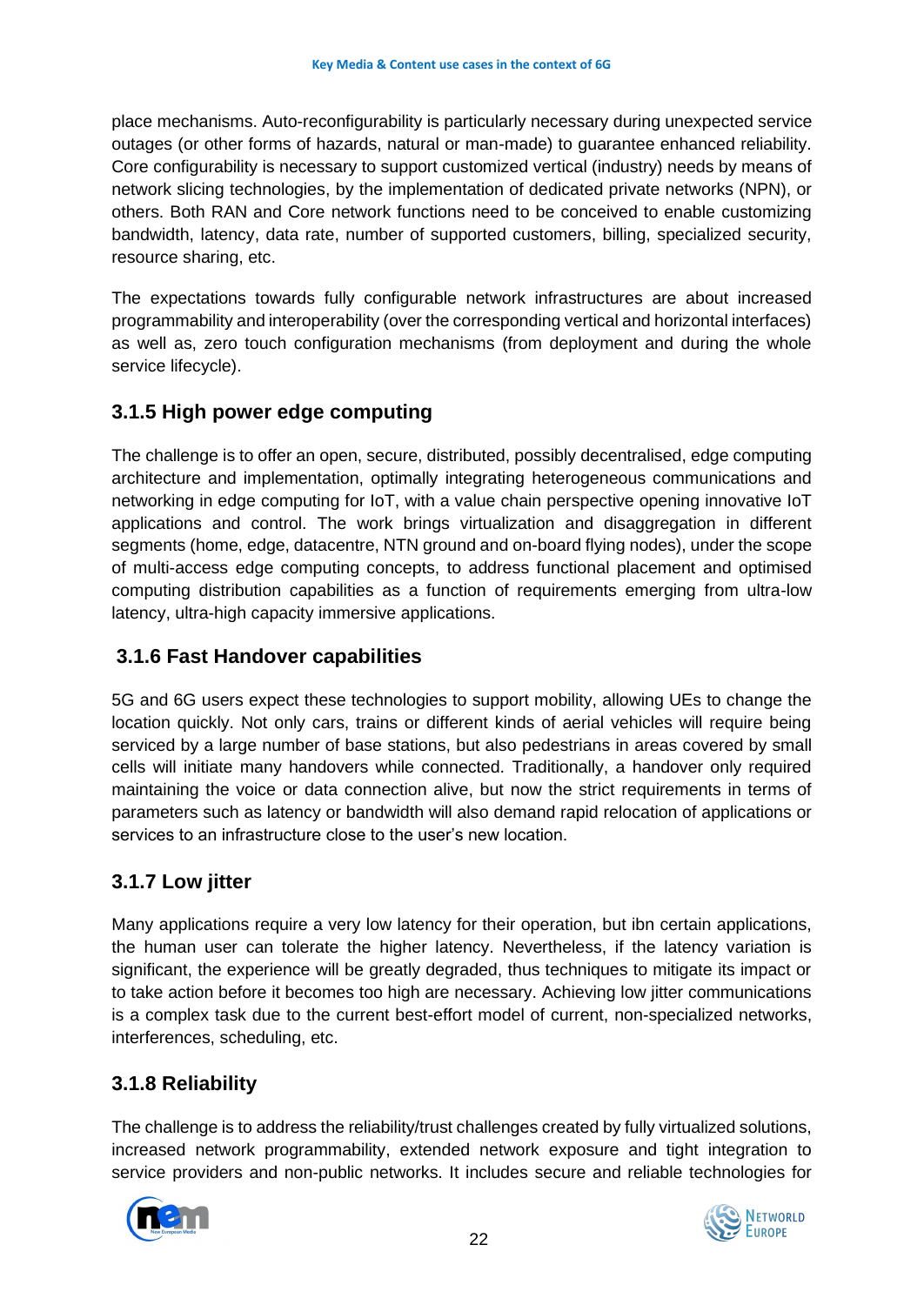efficient containers and smart and secure container orchestration, with reliable software virtualization, with fast instantiations and mobility support seen as promising primitives for supporting these novel security architectures

#### <span id="page-22-0"></span>**3.1.9 Security**

The target security architecture should be able to support flexible security policies in very distributed (and continuously changing) settings complementing traditional perimeter protection technologies.The scope includes a set of complementary topics which handle the securitisation of 6G technologies, (radio, virtualisation, orchestration, safe code, supply chain), Data centric application for AI usage in 6G, and dynamic E2E security life cycle of 6G systems and services. Also, user personal data protection and privacy must be guaranteed.

#### <span id="page-22-1"></span>**3.1.10 Multiple access**

The challenge is to provide and improve technologies to support access agnostic and massive connections in any situation. It should cover random multiple access, broadcast/multicast/unicast architectures, and cell free networks. The best network connectivity should take into account application requirements as well as cost and end user preferences.

#### <span id="page-22-2"></span>**3.1.11 Infrastructure**

5G and 6G network architectures are meant to be ultra flexible, open, automated and energyefficient. This is the condition for network slicing – one of the most important technology enabler of 5G/6G – to emerge. The first and primary requirement for the infrastructure is to be cloud-ready, if not cloud-native. This means that efficient and resilient virtualisation/containerisation environments have to be devised, deployed and orchestrated. The vertical HW/SW disaggregation of telecom network functions is a challenge in itself, in terms of interoperability and performance. The variety of vendor solutions and systems add complexity, not forgetting the increasing use of public cloud as infrastructure for 5G Core and Radio network functions, that call for multi-cloud capabilities and overlay orchestrators. Moreover, if 5G had defined targets of power-efficiency, 6G makes the environmental and societal responsibility at the very center of its project. 5G and 6G infrastructure will require SW instances and underlying HW platforms to be integrated such a way that network functions and application softwares fully exploit the potential of HW platforms to make the overall system energy-efficient; these HW platforms will also need to be intrinsically low-consumption.

#### <span id="page-22-3"></span>**3.1.12 Automation**

Fully automated procedures are required to deal with the increasing number of customized networks and advanced features. Service deployment automation is required from the business layers leading to the implementation of AI mechanisms able to translate natural language-based customer requirements into technical and deployable solutions. Thus, zero touch principles need to be proposed at each layer of the network stack while including automated infrastructures (zero touch OS & cloud deployments, resource discovery, auto-sale up/down, auto-scale out/in of cloud native network functions, etc), automated lifecycle management of network functions (onboarding, configuration,



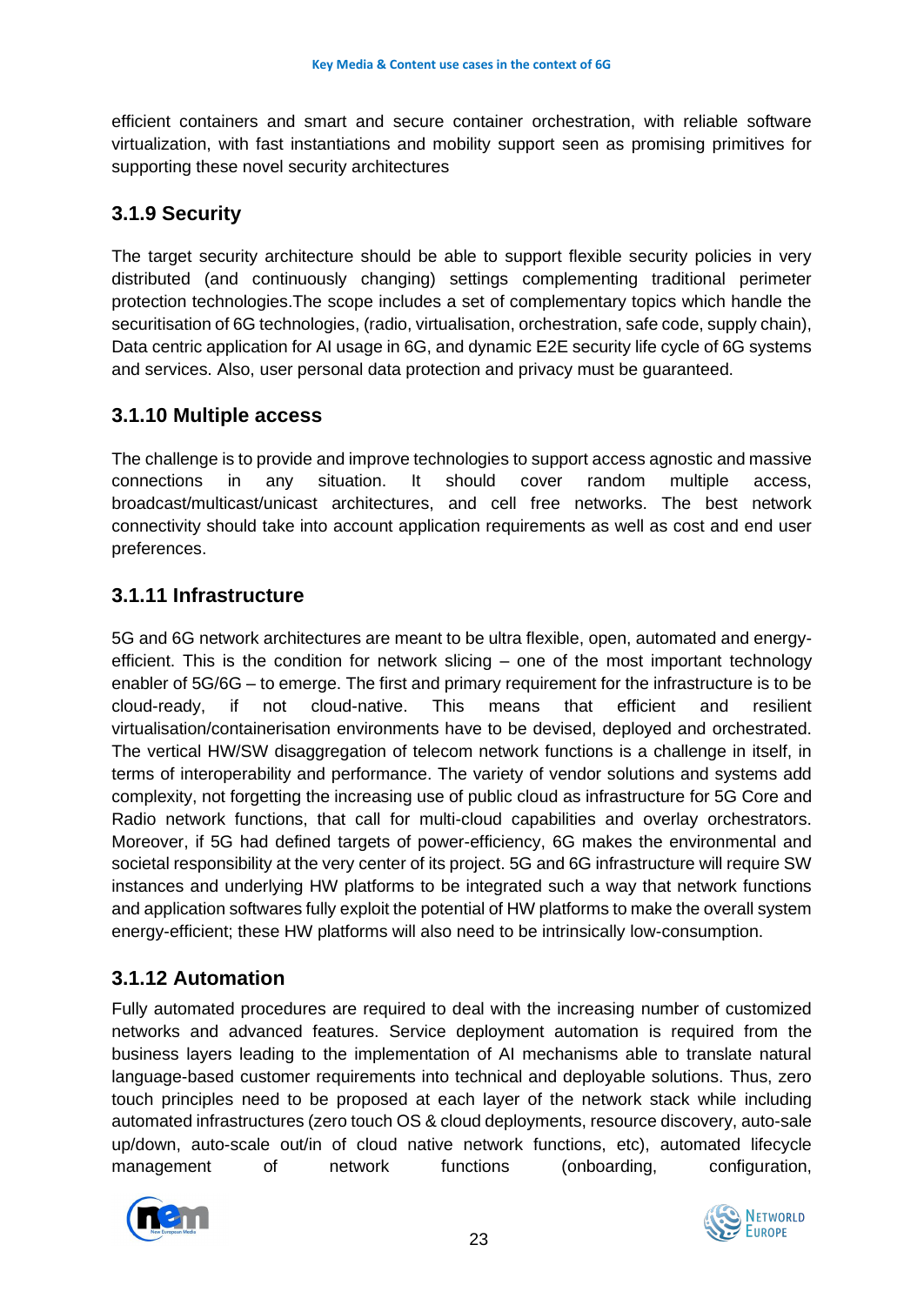instantiation,activation/deactivation, monitoring, service level enforcement), self-organized service management (end-to-end service level validation, multi-domain support).

#### <span id="page-23-0"></span>**3.1.13 Sustainable ICT and CO2 Footprint**

The big challenge is to meet all the network requirements from 3.1.1 to 3.1.12 by evaluating the sustainability of the ICT solutions as well as its global CO2 footprint. This means that the whole process, comprising the design of the basic units, devices, infrastructures, etc. of the system must be considered as well as the cost/consumption associated to the system for its working, providing innovative functions and applications and maintenance. Associated with that, new models able to account for these specific sustainability and CO2 features of ICT systems should be introduced.

#### <span id="page-23-1"></span>**3.1.14 Coexistence and Interaction between different technologies**

Another fundamental technical requirement that has not been sufficiently addressed right now, is the design of specific agnostic mechanism to make different communication technologies coexisting and interacting in order to be able to meet the QoS defined by the underlying applications, with a specific regard to the energy consumption minimization. These approaches should privilege the use of more efficient technologies when the QoS can be meet and guarantee a dynamic switching to other technologies when the performance cannot be guaranteed anymore.

### <span id="page-23-2"></span>**3.2 Application requirements**

#### <span id="page-23-3"></span>**3.2.1 Network-aware media applications**

Exchange of information in real time (RT) or near real time (Near-RT) between network entities and application entities/modules at the UE and/or Edge and/or Cloud point needs to be supported, controlled and managed across various network domains (radio, core, ..). Thanks to the RT or Near-RT information coming from the network regarding status and performance, or even predictions about network entities, the network-aware media applications will become more robust, predictive and cost efficient, both for the application user and the network operator.

The challenge here for networks is to collect, process and provide, in RT or Near-RT, meaningful information about the actual and future performances (i.e. predictions) of the network entities to the relevant media applications. The challenge here is also about "observability" and "predictability" of the network entities and network services end-to-end, i.e. across network entities and domains.

#### <span id="page-23-4"></span>**3.2.2 "New" media applications**

Supporting new kinds of media content is challenging, as it extends beyond the state of the art of traditional media content (2D video and audio) as well as Metaverse concept. The introduction of VR, AR, MR, 360 video, immersive audio, haptics and holograms into media applications for users (such as teleconferencing) requires working with very specialized equipment, not only users but also content producers or application providers, stringent KPIs



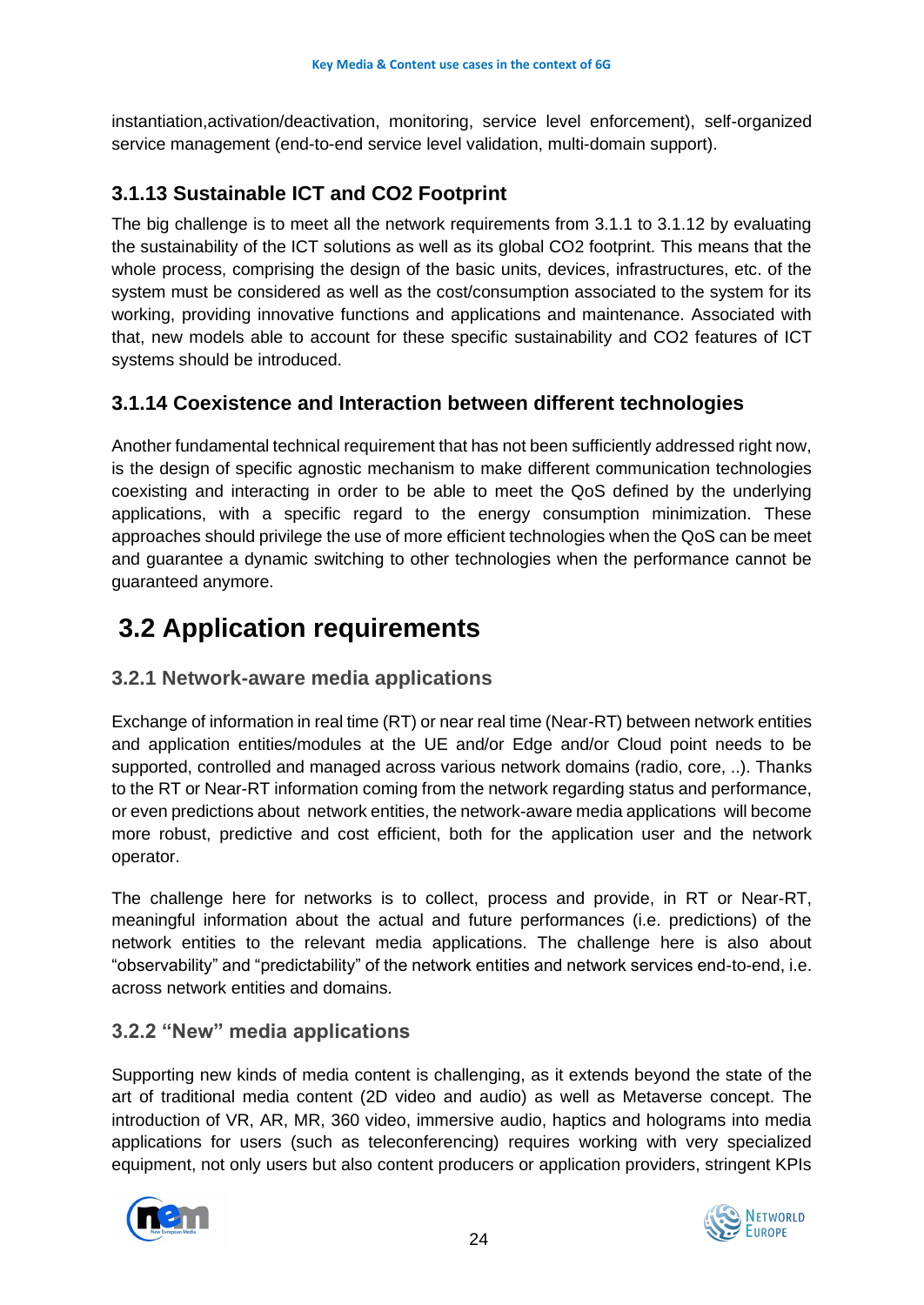have to be met (high bandwidth, low latency) and standardization have to take place to facilitate the growth of this kind of media.

#### <span id="page-24-0"></span>**3.2.3 AI-based media applications provisioning and orchestration**

There is a need for network architectural and functional extensions so that service providers can leverage the network as the intelligent transmission platform to support media AI/MLbased services, including device-based application AI/ML training or inference services. There is a need to support a media-application layer for AI/ML model distribution and transfer (download, upload, updates, etc.), that can identify and manage specific characteristics of AI/ML model distribution, transfer and training for media applications, e.g. video/speech analytics and recognition. It is important to support and/or assist the media-application layer with training of the AI/ML model (e.g. application client running on the edge or UE), dynamic and intelligent VNF/CNF distribution and update of trained AI/ML models, together with collection of the performance data from the running AI/ML models, that should be provided and analyzed by the media-application provider. Any media-application AI/ML security, privacy and user consent related aspects should be also handled.

The challenge here for the networks is to provide this additional layer for coordination and aggregation that may support media-applications with AI/ML models, up to collaborative AI/ML based Federated Learning (FL) between the media-application clients running on the edge or UEs and the application servers running in the cloud.

AI based quantum computing can solve this challenge. Certainly, the quantum acceleration of a quantum computer allows algorithmic speed and as a result it is therefore possible to represent and handle so many states for solving problems.

#### <span id="page-24-1"></span>**3.2.4 Decentralized, distributed in cloud/edge architecture/infrastructure**

New media-media applications need decentralized, distributed in cloud/edge multi-tenant architecture enabling efficient production process from multiple remote sites, with ability to easy and seamlessly connect and manage new equipment with wired or wireless capabilities. Multi-user immersive media-applications with interactive features and with multiplexing and de-multiplexing over multiple connections, even from different network operators, are strongly demanding availability of decentralized and distributed architecture.

The challenge here for networks is to look for the most efficient, effective and sustainable way to integrate various networks and business players in such distributed multi-tenant architecture ensuring technical requirements but also security, privacy and business requirements for all players and users. In such decentralized and distributed architecture digital rights management should be also provided.

#### <span id="page-24-2"></span>**3.2.5 Synchronization**

Current wireless networks can carry out time synchronization application data (such as NTP and PTP), as they provide IP capabilities, but the characteristics of the network make the precision of time synchronization much worse than wired networks. Wireless mobile networks are not aware of the application data carried out and thus, they do not provide optimization for it. The main challenge is to provide network functionalities that allow for optimizations for such kind of time services i.e. a "time-aware" system.



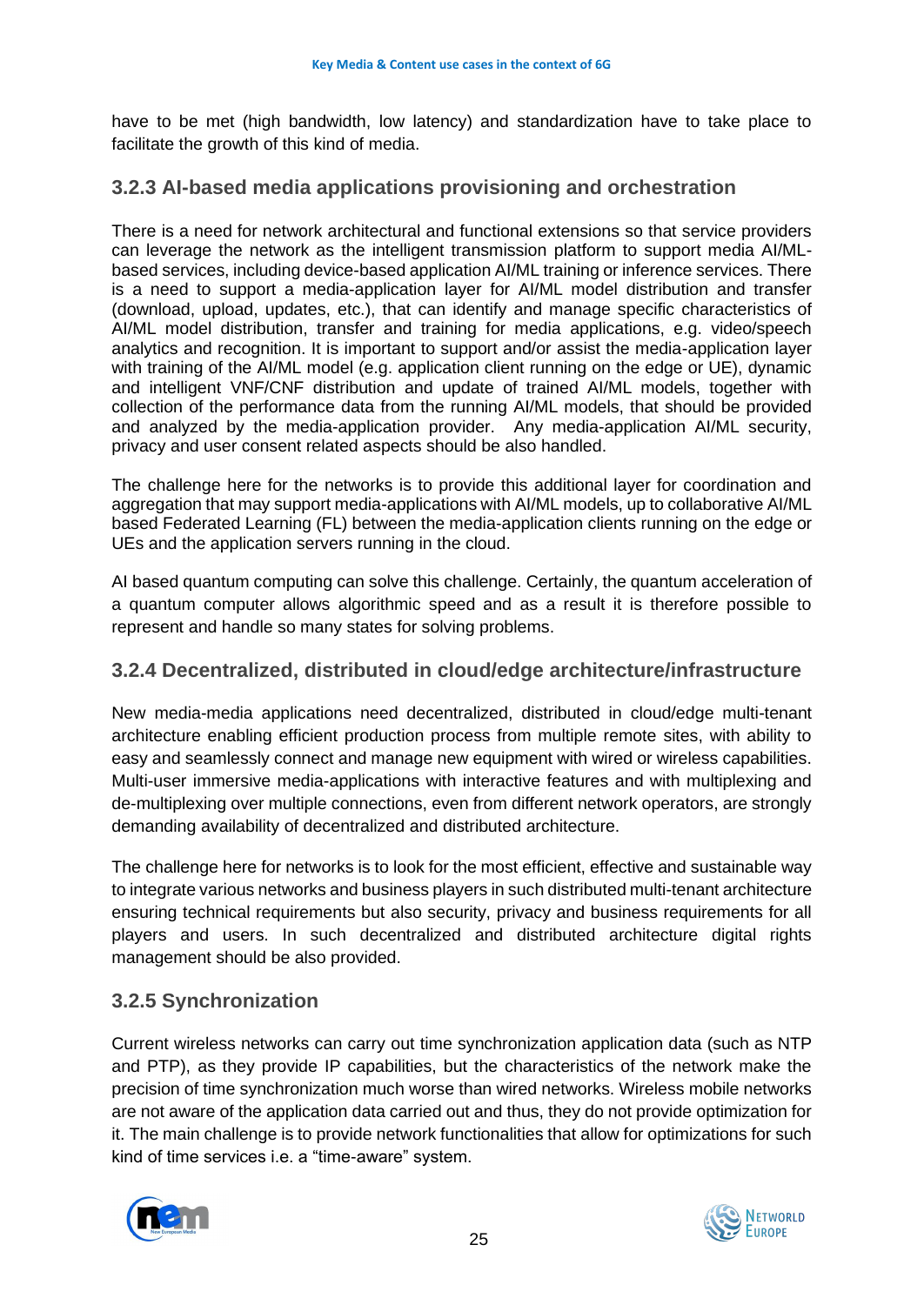#### <span id="page-25-0"></span>**3.2.6 Energy-efficient media applications/software**

Media-applications SW instances should fully exploit the virtualized/containerized environments in order to make the overall media-application energy efficient and scalable.

Edge computing and storage could also be a way to optimise Media application energy consumption avoiding long haul transit, CDN are also using these new capacities offered by the 5G/6G networks. Another way is to withdraw duplication of a specific content in several storage locations (see UC 2.7).

## <span id="page-25-1"></span>**4. SNS KPIs and KVIs mapping with network requirements**

List of SNS key performance Indicators

Data Rate, Latency, Link Budget, Jitter, Density, Position, Energy Efficiency, Reliability, Capacity, Mobility, Cost, Position Accuracy, Imaging resolution, EMF values, Security metrics, Open Interfaces, Vertical specific metadata, Resource Efficiency, Guaranteed Effort Service deployment, provisioning and resilience in multi- and variable topology networks.

KPI1 : Automated network operation allowing self-operating networks

KPI2: Service deployment time reduced by a factor of 10 compared to similar tasks in 2020

KPI3: Full integration of technical operations and business operations

KPI4: Slice creation on the fly with negligible time across the combined cloud, edge and fog infostructure

KPI5: Terabits per second will provide seemingly infinite network capacity and multi-core MEC servers will provide required computing power for future digital applications and services

KPI6: Application to application response time in sub-millisecond range (latency)

KPI7: Networks and services have to be trusted, secure and dependable

KPI8: Personalised and perpetual protection and privacy

KPI9: Trillions of things and systems connected in scalable and cost-efficient way

KPI10: High efficiency in energy and natural resources usage to limit impact on climate change and sustain Earth resources

KPI11: Combination of global reach, ubiquitous availability and optimised local service delivery

KPI12: Spectrum efficiency above 256 bps/Hz

KPI13: Means for geographical and social inclusion to allow basic Internet access at minimum cost

KPI14: Infrastructure solutions for efficient deployment capital expenditures (very lowpopulation density areas)

KPI15: Autonomous networks and systems based on Artificial Intelligence and Machine Learning mechanisms combined with cyber physical security

KPI16: EMF-aware networks



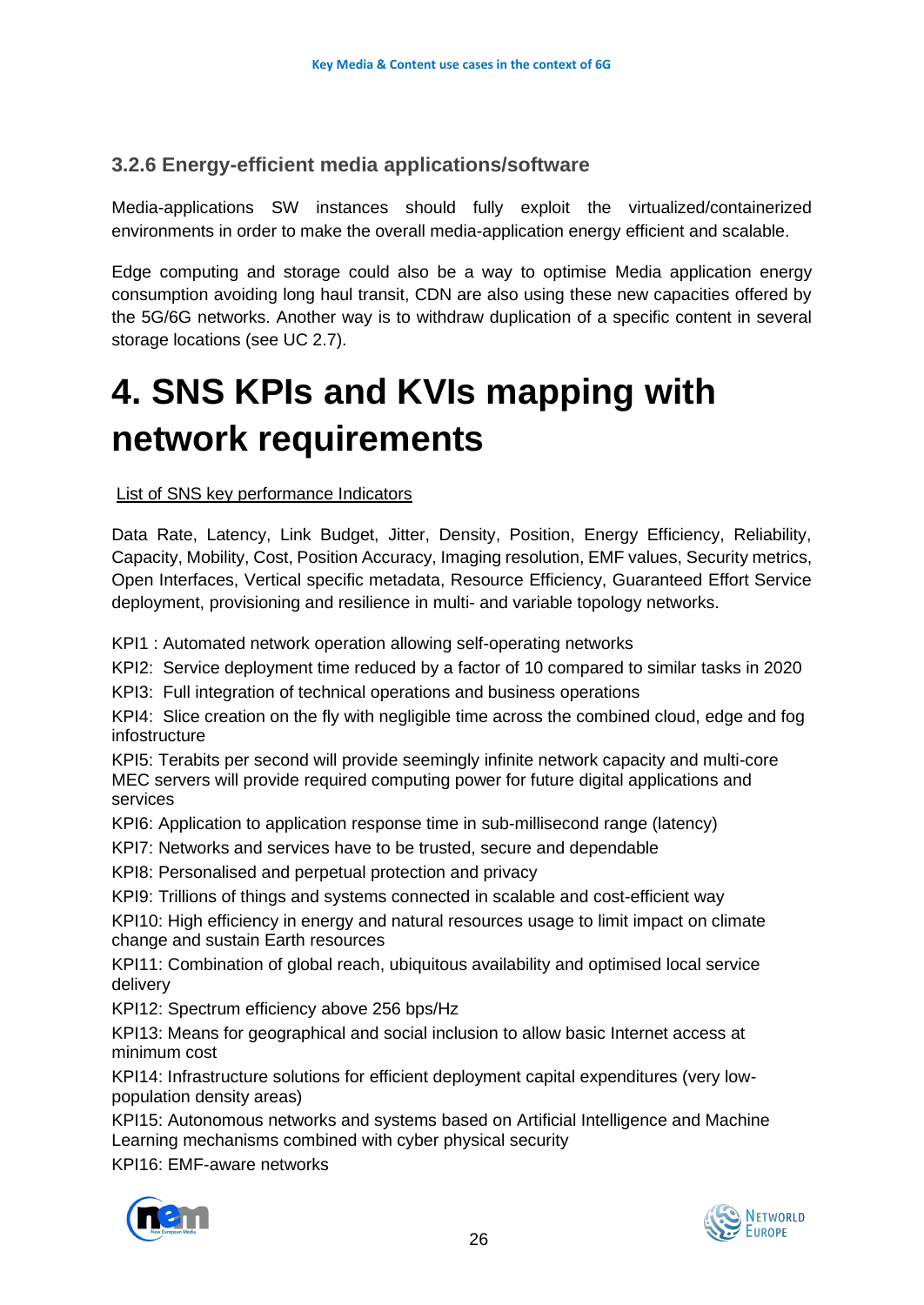| <b>Media UC requirements</b>                                     | <b>SNS KPIS</b>     | <b>Comments</b> |  |
|------------------------------------------------------------------|---------------------|-----------------|--|
| Extreme high bandwidth                                           | KPI <sub>5</sub>    | In SNS WP 2022  |  |
| Low Latency                                                      | KPI6                | In SNS WP 2022  |  |
| NPN capabilities                                                 |                     |                 |  |
| Configurability                                                  | KPI1, KPI4          | in SNS WP 2022  |  |
| High power edge computing                                        |                     | in SNS WP 2022  |  |
| Fast handover capabilities                                       |                     | in SNS WP 2022  |  |
| Low Jitter                                                       |                     |                 |  |
| Reliability                                                      |                     | in SNS WP 2022  |  |
| Security                                                         | KPI7, KPI8          | in SNS WP 2022  |  |
| Multiple access                                                  | <b>KPI11, KPI14</b> | in SNS WP 2022  |  |
| Infrastructure                                                   | <b>KPI10</b>        | in SNS WP 2022  |  |
| Automation                                                       | KPI1, KPI2, KPI3    | in SNS WP 2022  |  |
| Sustainable ICT and CO2<br>Footprint                             | <b>KP10</b>         | In SNS WP 2022  |  |
| Coexistence and Interaction<br>between different<br>technologies |                     | In SNS WP 2022  |  |

Mapping of the SNS KPIs and the Media use case requirements:



![](_page_26_Picture_4.jpeg)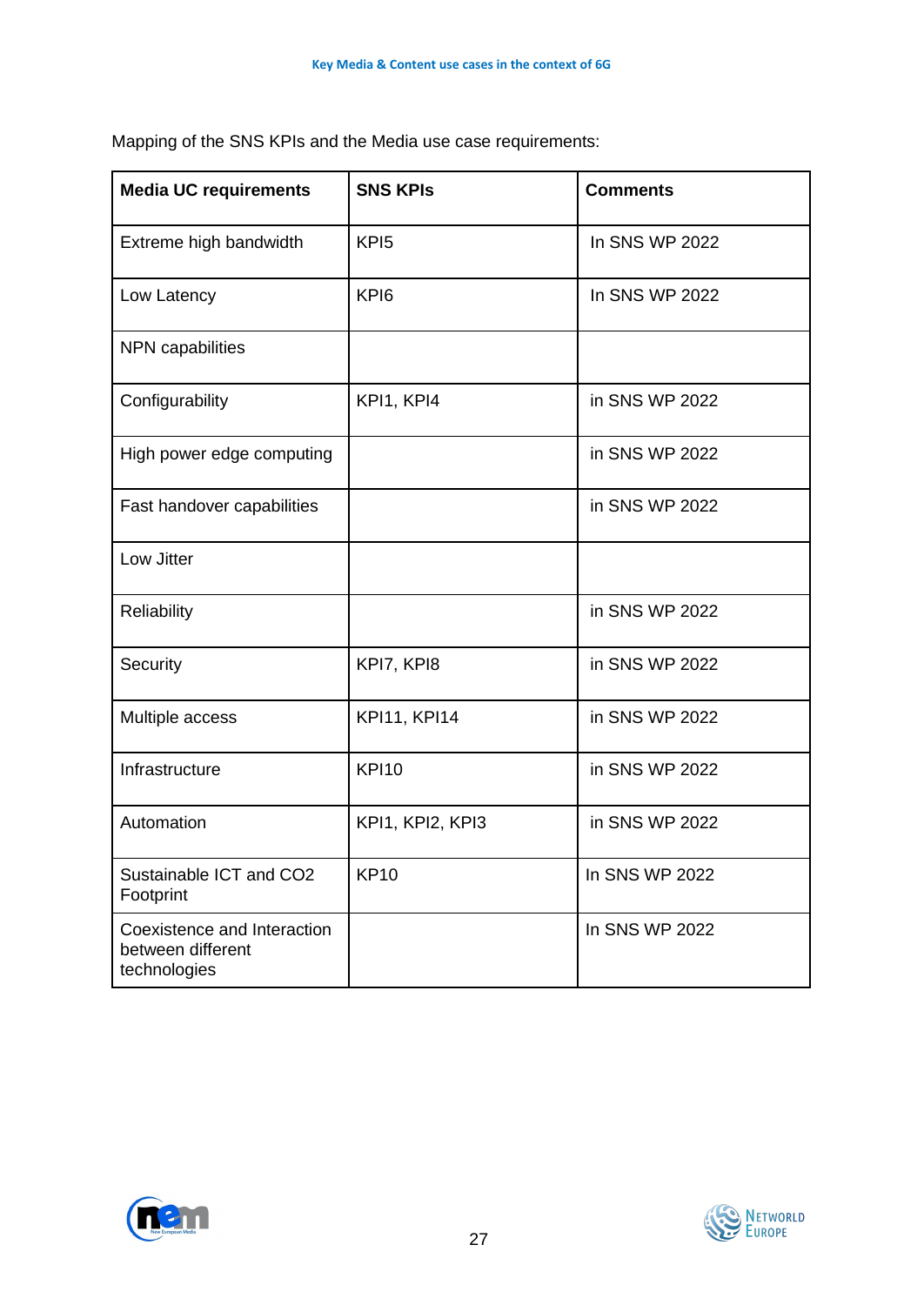## <span id="page-27-0"></span>**5. NGI KPIs mapping with Application requirements**

#### Next Generation Internet KPIs

NGI Challenges

<https://digital-strategy.ec.europa.eu/en/library/next-generation-internet-brochure>

- Protect personal data
- Ensure privacy and security
- Combat disinformation online
- Guarantee access and freedom of choice
- Respect fundamental rights
- Enforce ethics and sustainability by design

**Ch 1: Language Equality and Web Accessibility in the Digital Age :** Natural Language Processing and Understanding; Machine Translation; Automatic Speech Recognition; Multilingual Information Retrieval; Sign Languages; Assistive Technologies and Accessibility solutions addressing diverse types of disability

**Ch 2: Interactive Technologies and Immersive Environments:** Future Interactive Technologies will allow users to access, process and deliver information more efficiently and less intrusively. There is high potential to transform sectors including education, healthcare, culture, manufacturing, engineering, live events, retail, construction, entertainment and media.

**Ch 3: Digital Innovation and Blockchain**: Blockchain and Distributed Ledger Technologies can help reduce costs while increasing trust, traceability and security. They have huge potential for making social and economic online transactions more secure by guarding against an attack and removing the need for any middleman

**Ch 4: Media Convergence and Social Media:** Next generation social networks, media and platforms will define the way we communicate, exchange, do business, create, learn and share knowledge. The challenge is to accompany a positive evolution of Social Media, overcoming issues such as trust, civic engagement, governance and economic sustainability. Social Media Innovation, Fight against disinformation online, Collective and Connected Intelligence (including AI), Media convergence, Immersive technologies, New contents distribution

![](_page_27_Picture_15.jpeg)

![](_page_27_Picture_16.jpeg)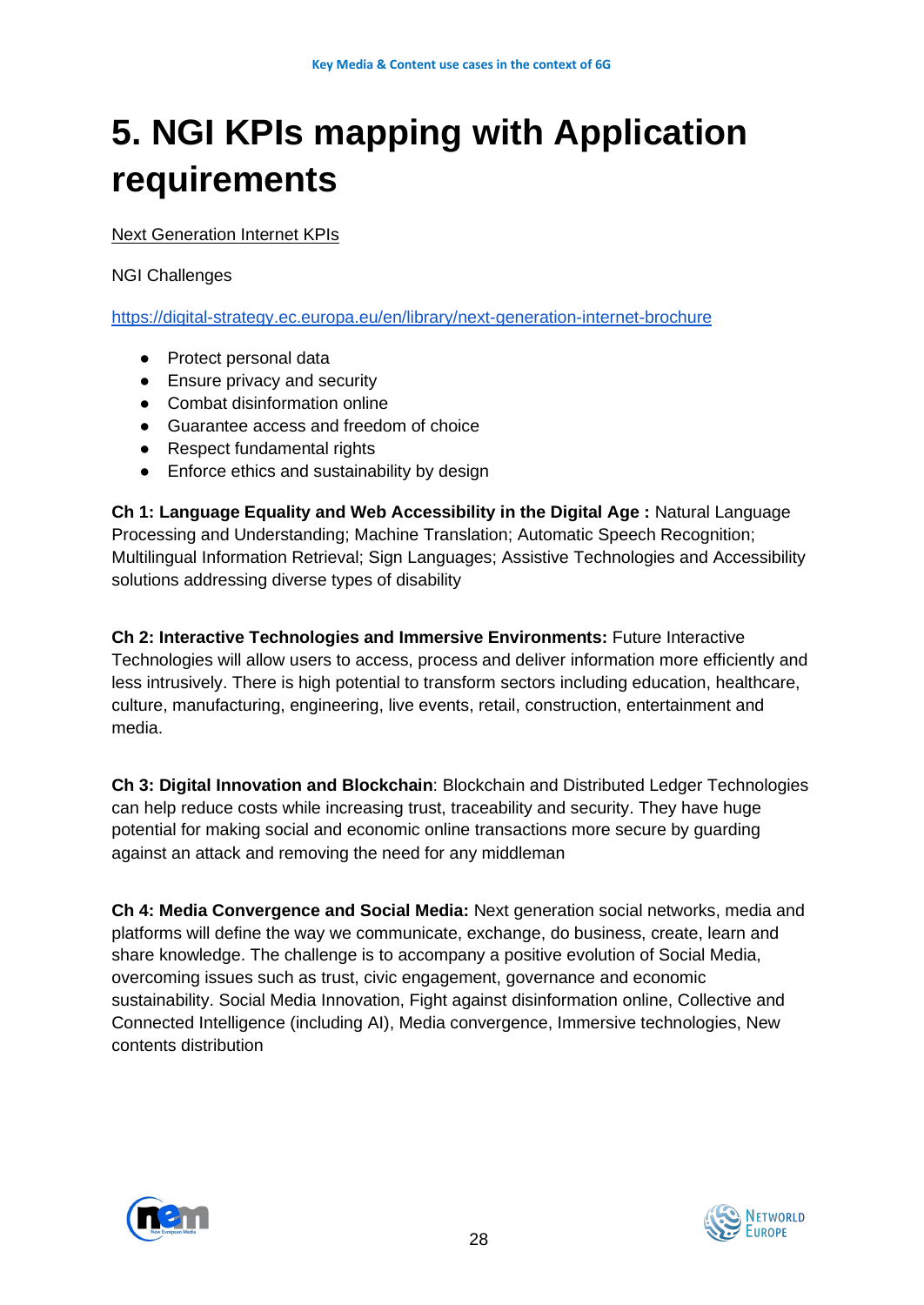#### Next Generation Internet WP2021-2022 call topics

#### DESTINATION 6 - A HUMAN-CENTRED AND ETHICAL DEVELOPMENT OF DIGITAL AND INDUSTRIAL TECHNOLOGIES

#### Call 2021

HORIZON-CL4-2021-HUMAN-01-06: Innovation for Media, including eXtended Reality HORIZON-CL4-2021-HUMAN-01-13: eXtended Reality Modelling HORIZON-CL4-2021-HUMAN-01-14: eXtended Reality for All - Haptics HORIZON-CL4-2021-HUMAN-01-21: Art-driven use experiments and design HORIZON-CL4-2021-HUMAN-01-25: eXtended Collaborative Telepresence HORIZON-CL4-2021-HUMAN-01-27: AI to fight disinformation HORIZON-CL4-2021-HUMAN-01-28: eXtended Reality Ethics, Interoperability and Impact

Call 2022

HORIZON-CL4-2022-HUMAN-01-14: eXtended Reality Technologies HORIZON-CL4-2022-HUMAN-01-19: eXtended Reality Learning - Engage and Interact eXtended Reality (XR)

Mapping table:

| <b>Application requirement</b>                                            | <b>NGI challenges</b> | <b>NGI 2021-2022 WP</b> | <b>SNS KPI</b>              |
|---------------------------------------------------------------------------|-----------------------|-------------------------|-----------------------------|
| Network-aware media<br>applications                                       | Ch <sub>4</sub>       |                         | KP <sub>17</sub>            |
| "New" media applications                                                  | Ch <sub>2</sub>       | <b>HUMAN-01-06</b>      |                             |
| Al-based media<br>applications provisioning<br>and orchestration          |                       | <b>HUMAN-01-27</b>      | KPI3, KPI4,<br><b>KPI15</b> |
| Distributed, decentralized,<br>cloud/edge,<br>architecture/infrastructure | Ch <sub>3</sub>       |                         | KPI3, KPI4                  |
| Synchronization                                                           |                       |                         |                             |
| Energy-efficient media<br>applications/software                           |                       |                         | KPI <sub>10</sub>           |

![](_page_28_Picture_9.jpeg)

![](_page_28_Picture_10.jpeg)